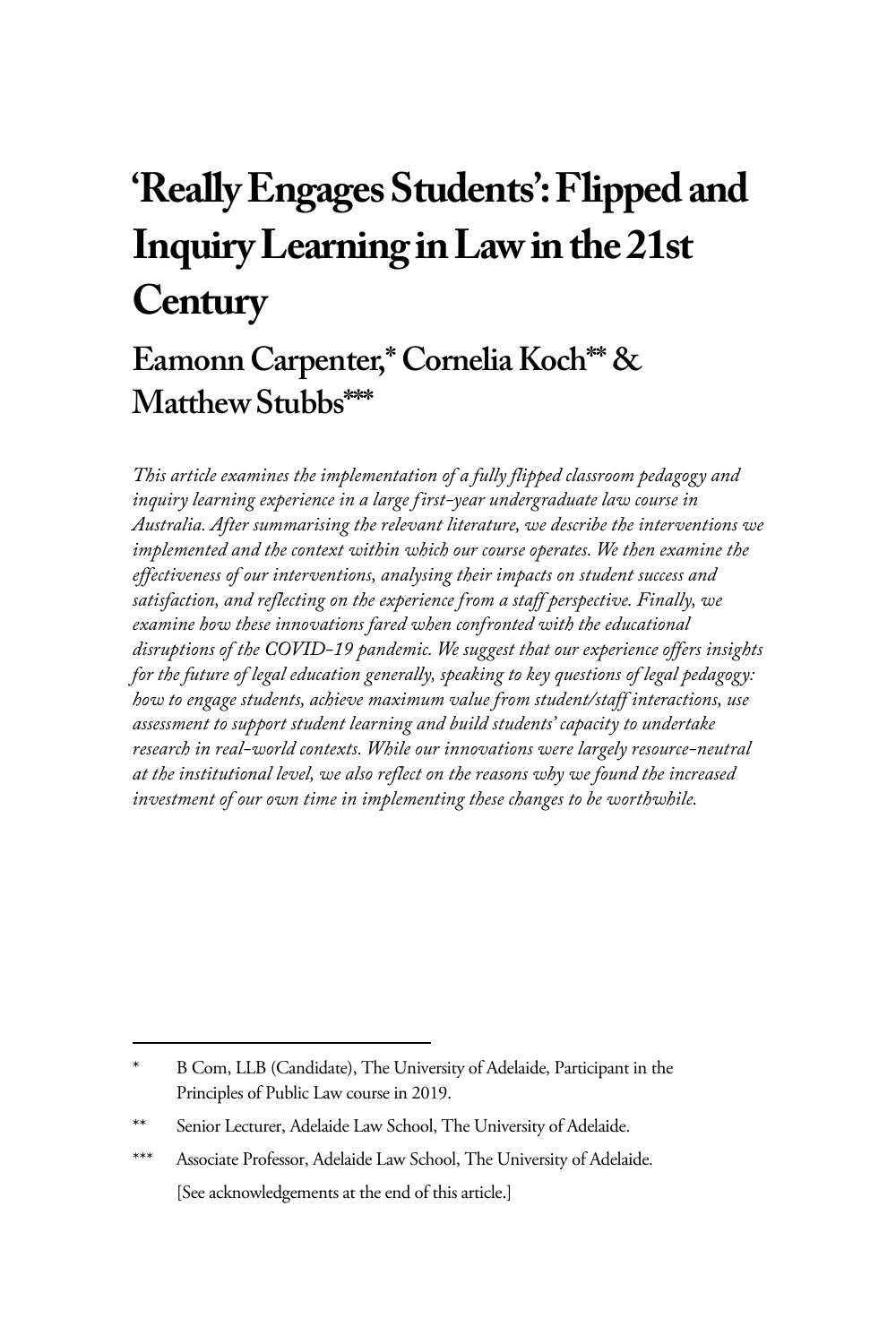- I. INTRODUCTION
- II. THE FLIPPED CLASSROOM AND INQUIRY LEARNING
	- A. Flipped Classroom
	- B. Continuous Assessment
	- C. Inquiry Learning
- III. TRANSFORMING OUR PRINCIPLES OF PUBLIC LAW COURSE

\_\_\_\_\_\_\_\_\_\_\_\_\_\_\_\_\_\_\_\_\_\_\_\_\_\_\_\_\_\_\_\_\_\_\_\_\_\_\_\_\_\_\_\_\_\_\_\_\_\_\_

- IV. THE EFFECTIVENESS OF OUR INTERVENTIONS
	- A. Flipped Classroom
	- B. Assessment Changes
	- C. Inquiry Learning Experience
	- D. Student Success and Satisfaction Overall

\_\_\_\_\_\_\_\_\_\_\_\_\_\_\_\_\_\_\_\_\_\_\_\_\_\_\_\_\_\_\_\_\_\_\_\_\_\_\_\_\_\_\_\_\_\_\_\_\_\_\_

- E. Staff Perspectives
- V. CHARTING A COURSE THROUGH TROUBLED WATERS: THE IMPACT OF COVID-19
	- A. Flipped Classroom
	- B. Inquiry Learning Experience
- VI. CONCLUSION

## **I. Introduction**

aw in Australia is predominantly an undergraduate discipline. The I aw in Australia is predominantly an undergraduate discipline. The traditional (and still most common) pedagogical approach consists of didactic lectures (typically with student cohorts in the hundreds) supported by smaller-group tutorials. Assessment primarily comprises lengthy problem-based examinations. This was the method followed in the compulsory course Principles of Public Law ("PPL") at Adelaide Law School, taught annually to 350-400 first-year undergraduate law students, until 2014.

This article describes our experiences implementing a flipped classroom pedagogy, incorporating a substantial inquiry learning experience and employing continuous assessment, in an attempt to transform the learning experience for our students. In the first substantive section of this article, we survey existing literature addressing the flipped classroom, continuous assessment and inquiry learning, particularly in legal education. Given that less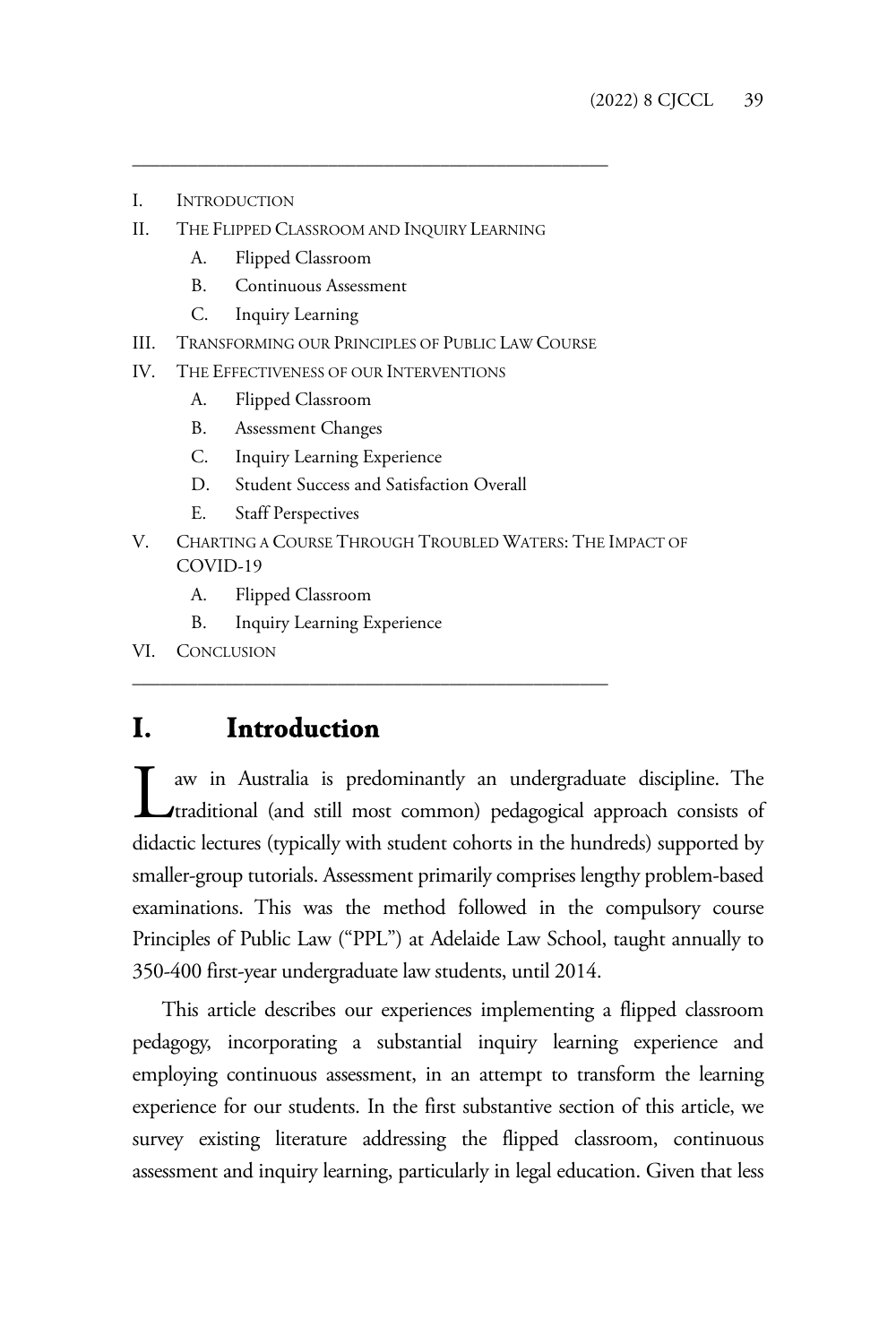than 1% of studies on flipped learning address legal education, this article fills a considerable a gap in the literature.<sup>1</sup> The following section then describes the interventions we implemented and the context within which our course operates. We then examine the effectiveness of our interventions, analysing their impacts on student success and satisfaction, and reflecting on the experience from a staff perspective. Our final substantive section addresses how our flipped classroom and inquiry-learning pedagogy fared when confronted with the educational disruptions of the COVID-19 pandemic.

We suggest that our experience offers insights for the future of legal education generally, whether undergraduate or postgraduate, and irrespective of class sizes. Ultimately, the flipped classroom pedagogy that we implemented, backed by continuous assessment, and the research-focused inquiry learning experience that we incorporated, speak to overarching questions of legal pedagogy: how to engage students, achieve maximum value from student/staff interactions, use assessment to support student learning as it occurs (not merely to evaluate it after the fact), and build students' capacity to undertake research in real-world contexts. These, in our view, are critical issues for all legal educators to consider in the twenty-first century.

# **II. The Flipped Classroom and Inquiry Learning**

# **A. Flipped Classroom**

Flipped learning is "a pedagogical approach in which direct instruction moves from the group learning space to the individual learning space, and the resulting group space is transformed into a dynamic, interactive learning environment where the educator guides students as they apply concepts and engage creatively in the subject matter".2 Students are responsible for learning material before

<sup>1</sup> Bengi Birgili, Fatma Nevra Seggie & Ebru Oguz, "The Trends and Outcomes of Flipped Learning Research between 2012 and 2018: A Descriptive Content Analysis." (2021) 8:1 Journal of Computers in Education 365.

<sup>2</sup> Jonathan Bergmann & Aaron Sams, "Flipped Learning, Gateway to Student Engagement" (2015) 1:1 International Society for Technology in Education 6 at 19.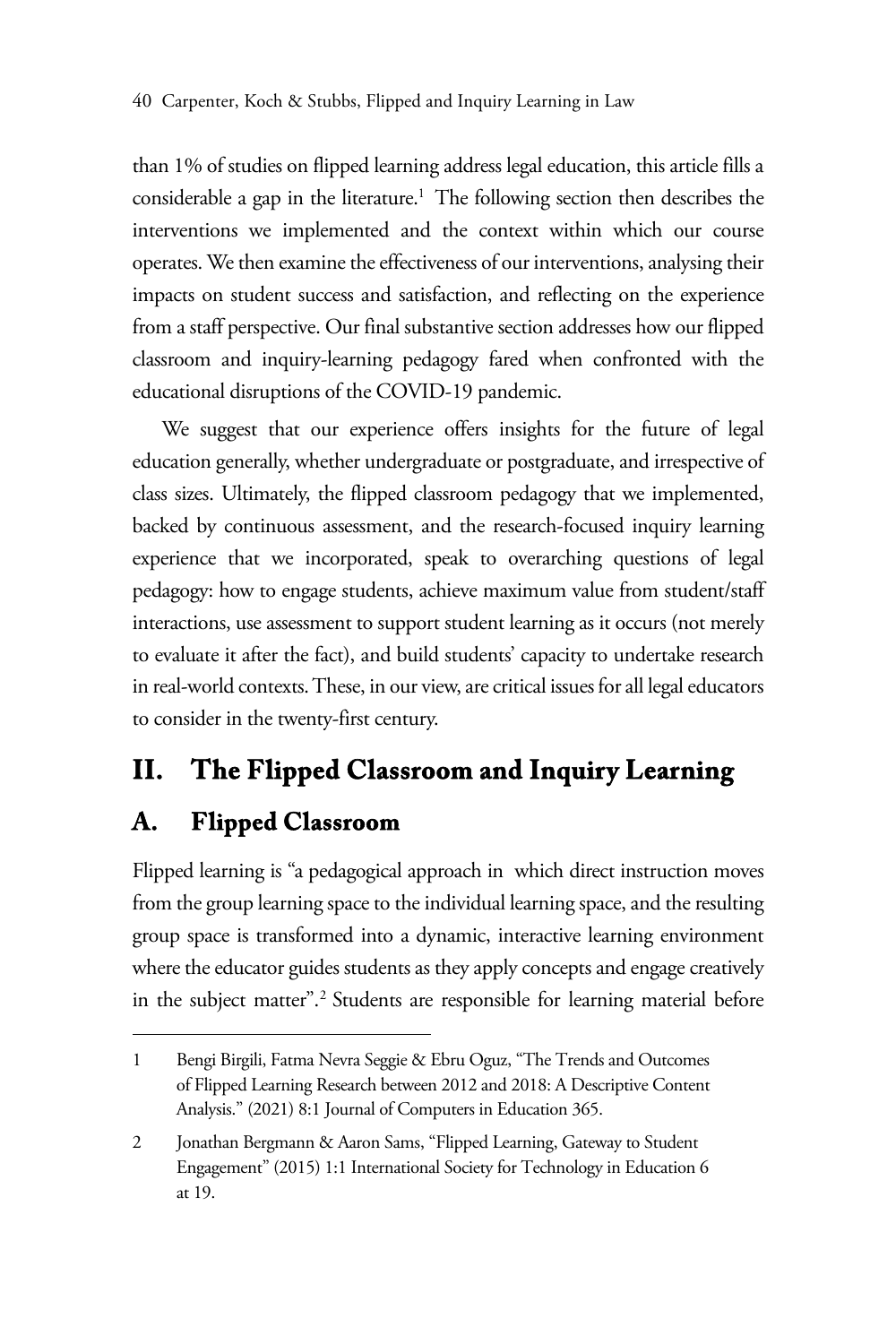coming to class, instead of the instructor delivering information during the class in the traditional didactic manner. Through pre-class videos, assignments, readings or tasks, students come to class armed with the skills necessary to engage with the material in a more meaningful way. During class, students are then able to work on activities and problems with the support of the instructor and their peers. This level of engagement is generally not achieved in a traditional didactic lecture. The flipped classroom model is supported by research showing that students are better able to follow material in class when they have been exposed to it previously, and thus, better prepared to understand the significance of the received material. $3$  Students ask questions more related to the core concepts and the application of material.<sup>4</sup> And they have an opportunity in collaborative sessions to verbalize their thinking to other students to establish mutual understanding and facilitate cooperative problem-solving.<sup>5</sup>

In the flipped classroom, the group lecture space becomes more focused on actively answering problem questions with real world depth and complexity, instead of the traditional lecture structure in which students more passively receive information from the lecturer (or are subjected to a flow of information in the hope — possibly in vain — that all or at least some of it will be received). We concur with April Trees and Michele Jackson that "[l]arge enrolment courses in higher education are the bane of active learning pedagogy … even the most engaging lecture is limited in how much it can support and facilitate widespread student involvement and interaction".6 The flipped classroom intends to foster

<sup>3</sup> Daniel Schwartz & John Bransford, "A Time for Telling" (1998) 16:4 Journal of Cognition and Instruction 475.

<sup>4</sup> Michael Marcell, "Effectiveness of Regular Online Quizzing in Increasing Class Participation and Preparation" (2008) 2:1 International Journal of School of Teaching & Learning 10.

<sup>5</sup> Kelly Miller et al, "Use of a Social Annotation Platform for Pre-Class Reading Assignments in a Flipped Introductory Physics Class" (2018) 3:8 Frontiers in Education 43; and Catherine Crouch & Eric Mazur, "Peer Instruction: Ten Years of Experience and Results" (2001) 69:3 American Journal of Physics 970.

<sup>6</sup> April Trees & Michele Jackson, "The Learning Environment in Clicker Classrooms: Student Processes of Learning and Involvement in Large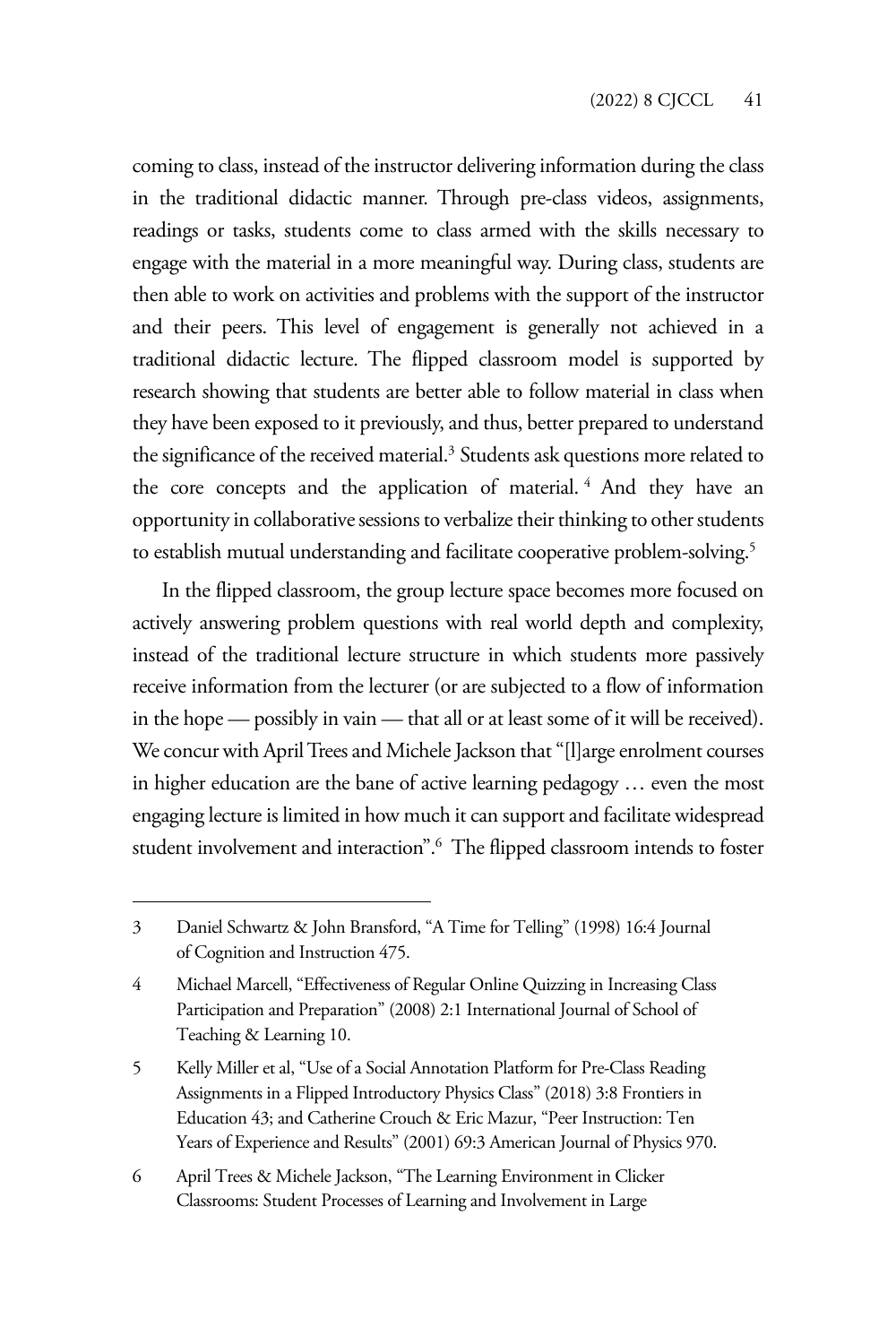active learning by engaging students through activities and discussions on a deeper level than what could be achieved were students first being introduced to the material. After all, as Frank Rhodes powerfully observed: "[e]ducation is not a spectator sport; it is a transforming encounter. It demands active engagement, not passive submission; personal participation, not listless attendance".7

The idea underlying the flipped classroom is that students, through the process of preparing for lectures, engage in more meaningful learner-content interaction: students reflect on the information recently learned, talk to others about the material and prepare more meaningful questions. Through this process, students integrate the newly gained information with previous knowledge prior to engaging with problem scenarios in class. Students are able to prepare material and questions around what they perceive as more meaningful issues, which allows for a more complex and collaborative learning setting in the flipped classroom, where students and instructors can focus on higher level learning.<sup>8</sup> This process highlights learning priorities for students, reinforces self-reliance and encourages peer-to-peer communication and engagement.<sup>9</sup> By providing consistent support and feedback, the flipped classroom model pushes student development towards the zone of proximal development, as first presented by Vygotsky as: "the distance between the actual development level as determined by independent problem solving and the level

University-level Courses using Student Response Systems" (2007) 32:1 Journal of Learning Media and Tech 21.

<sup>7</sup> Frank HT Rhodes, *The Creation of the Future: The Role of the American University* (Ithaca, NY Cornell University Press 2005).

<sup>8</sup> Schwartz & Branford, *supra* note 3; Marcell, *supra* note 4.

<sup>9</sup> Ngoc Thuy Thi Thai, Bram De Wever & Martin Valcke, "The Impact of a Flipped Classroom Design on Learning Performance in Higher Education: Looking for the Best "Blend" of Lectures and Guiding Questions with Feedback" (2017) 107:1 Computers & Education at 113; and Hyun Cho et al, "Active Learning through Flipped Classroom in Mechanical Engineering: Improving Students' Perception of Learning and Performance" (2021) 8:46 International Journal of Stem Education 23.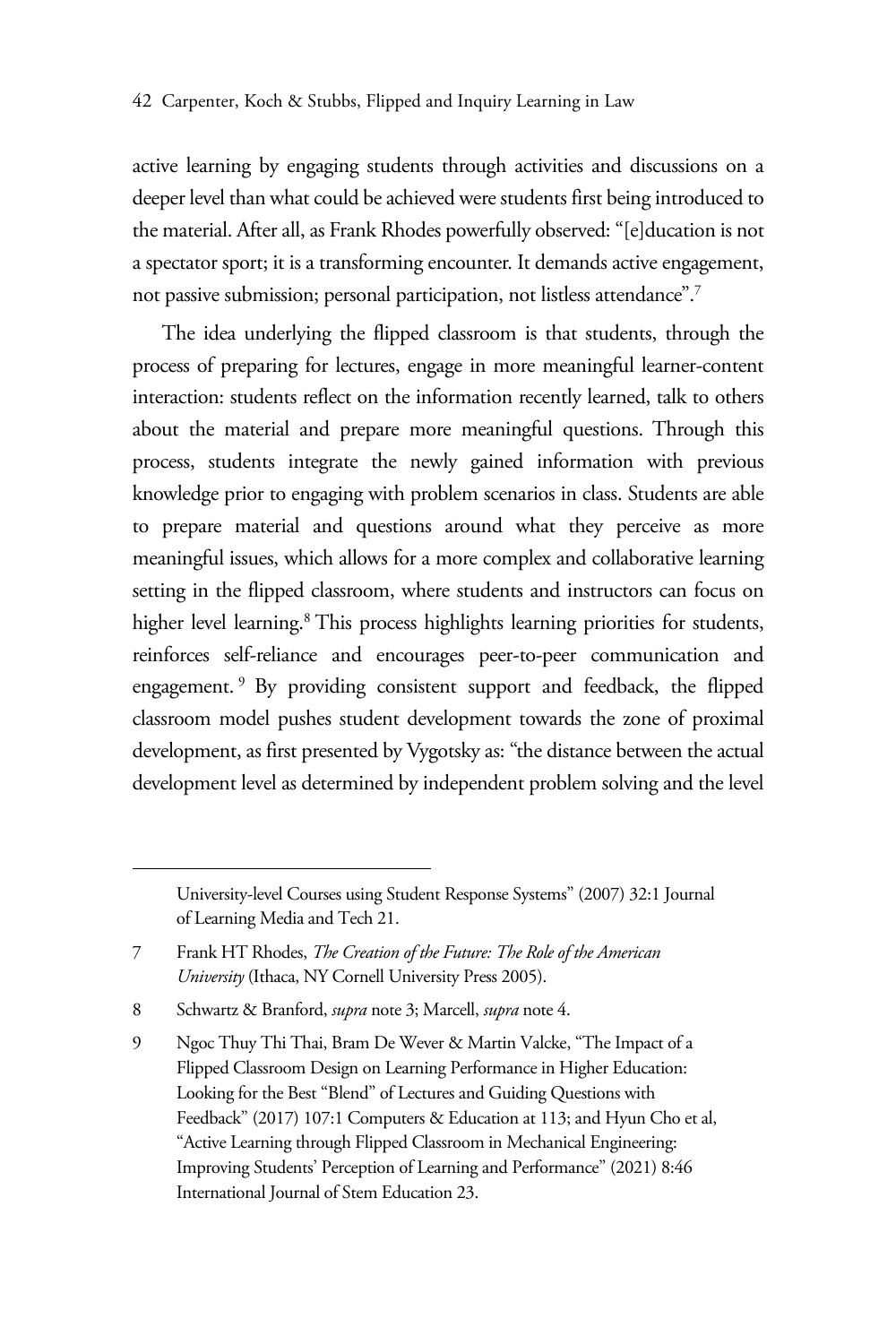of potential development as determined through problem solving under… guidance or in collaboration with more capable peers".10

The flipped classroom model may also help manage the cognitive load of students. Students are free to watch pre-class video content at their own pace, pausing and rewinding as necessary. Substantial use of student self-pacing with recordings has been observed for quite some time.<sup>11</sup> Students struggling with the content have the freedom to allocate more time, as necessary, to re-watch material, while faster paced students are free to skip learned content for other priorities. It is not abnormal for law students to be exposed to a multitude of lengthy cases and readings, and by staggering out preparation through prelecture videos and quizzes, students can self-manage their preparation outside of lectures. Consistently with this view, it has been shown that flexible learning opportunities do increase student satisfaction.12

A common concern raised regarding the implementation of blended or flipped learning is how the new format would be received by students. An experiment conducted in 2011 by Deslauriers, Schelew and Wiemann compared the amount of learning achieved between traditional lectures and an active learning approach. The experiment found that student attendance and engagement were higher in the active learning approach, and students overwhelmingly preferred the entire course to be taught with the new active

<sup>10</sup> Lev Vygotsky, *Mind in Society: the Development of Higher Psychological Processes* (Cambridge, MA: Harvard University Press, 1978) at 86.

<sup>11</sup> Ron Owston, Denys Lupshenyuk & Herb Wideman, "Lecture Capture in Large Undergraduate Classes: Student Perceptions and Academic Performance" (2011) 14:4 Internet and Higher Education 262.

<sup>12</sup> Peter Strelan, Amanda Osborn & Edward Palmer, "Student Satisfaction with Courses and Instructors in a Flipped Classroom: A Meta‐analysis" (2020) 36:3 Journal of Computer Assisted Learning 295; and Judy Drennan, Jessica Kennedy & Anne Pisarki, "Factors Affecting Student Attitudes toward Flexible Online Learning in Management Education" (2005) 98:6 The Journal of Education Research 331.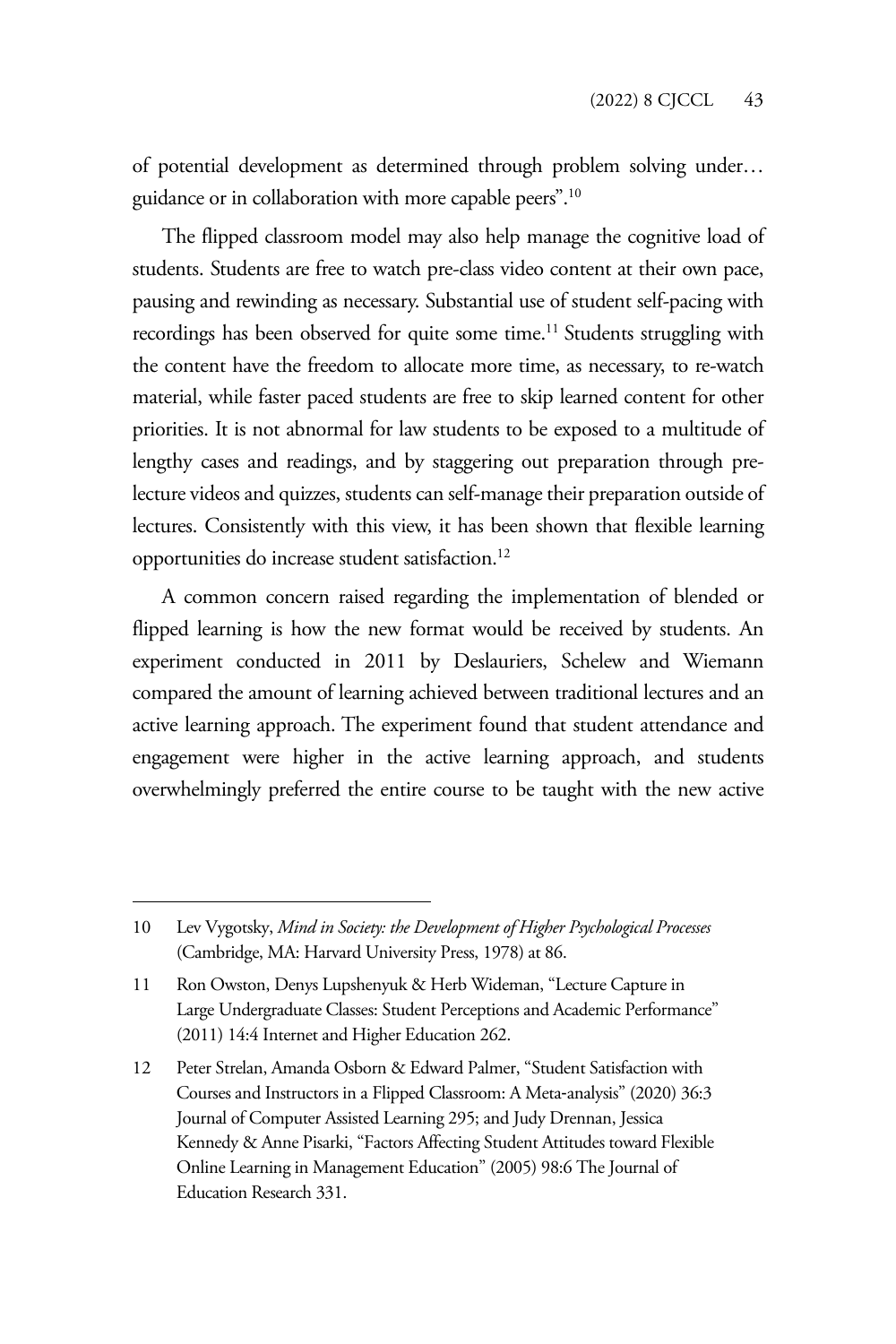learning approach.13 Another enquiry conducted at Griffith University in 2015 compared the results of face-to-face teaching in 2014 and flipped learning in 2015, finding improved student engagement and enjoyment.<sup>14</sup> However, they noticed an aberration in the distribution of grades which indicated that weaker students may have benefitted more from the flipped classroom than higher achieving students, and that the number of students achieving the highest grades declined substantially. 15 Conversely, in assessing the impact of their implementation of a pilot program of flipped learning at Monash University in 2015, Melissa Castan and Ross Hyams found that: "no matter what favourable comments the students made about their level of enjoyment or engagement with the videos, the objective testing showed no significant improvement in student performance".16 A more recent study, conducted by our colleagues at Adelaide University, surveyed student satisfaction with courses taught in the new flipped learning format. Strelan, Osborn and Palmer found a positive, weak to moderate, effect of the flipped classroom on student satisfaction over the traditional approach which corresponds with wider research. 17 Student satisfaction has been noted as an important predictor in course outcomes, such

15 *Ibid*.

<sup>13</sup> Louis Deslauriers, Ellen Schelew & Carl Wieman, "Improved Learning in a Large-Enrolment Physics Class" (2011) 332:12 American Association for the Advancement of Science 862.

<sup>14</sup> Kylie Burns et al, "Active Learning in Law by Flipping the Classroom: An Enquiry into Effectiveness and Engagement" (2017) 27:1 Legal Education Review 163.

<sup>16</sup> Melissa Castan & Ross Hyams, "Blended Learning in the Law Classroom: Design, Implementation and Evaluation of an Intervention in the First Year Curriculum Design" (2017) 27:1 Legal Education Review 143.

<sup>17</sup> Strelan, Osborn & Palmer, *supra* note 12; Jenny Moffett & Aileen Mill, "Evaluation of the Flipped Classroom Approach in a Veterinary Professional Skills Course" (2014) 5:1 Advanced Medicine Education Practice 415; and Travis Roach, "Student Perceptions toward Flipped Learning: New Methods to Increase Interaction and Active Learning in Economics" (2014) 17:1 International Review of Economic Education 74.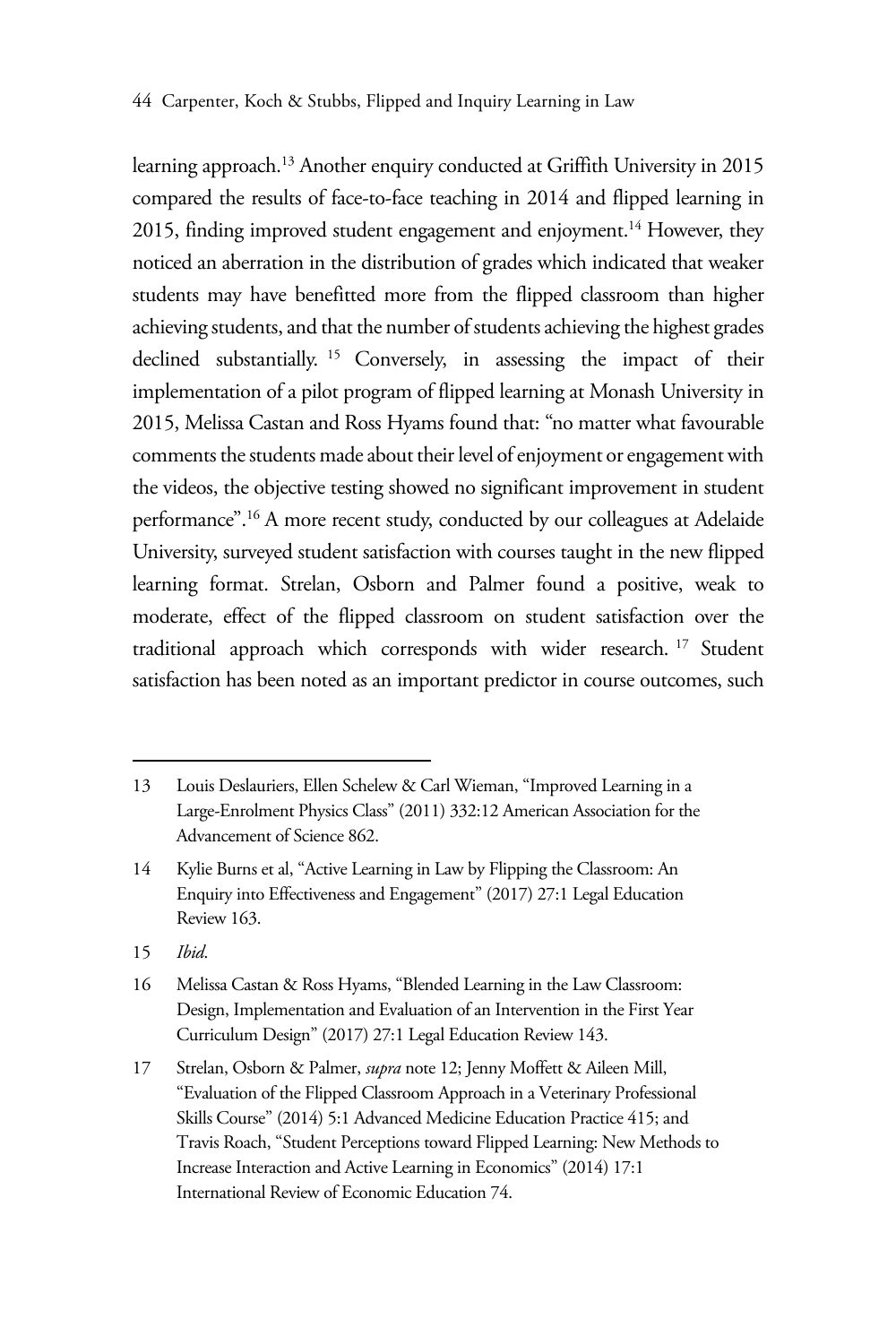as failures and dropouts, but also has wider institutional ramifications.18 As will become clear below, our experience with student satisfaction and its impact on student engagement and results aligned with the majority of research in the field, which indicated a net positive impact from the implementation of flipped learning. We did not experience the ambivalent, or even negative, impacts on student grades reported in the two Australian studies noted above. Instead, our observation of improved results corresponds with the broader flipped classroom literature addressed above.

## **B. Continuous Assessment**

Effective assessment tasks generally guide students towards what they should be learning about while aiding the development of deep learning and mitigating the effects of student procrastination. As part of our implementation of the flipped classroom model, we also wanted to include assessments in a meaningful way that provided a tangible benefit to students. By including pre-lecture quizzes students are motivated to prepare, not simply because they are motivated to do well in summative assessment but, also, because students are able to accurately track the development of their competence. It is important, however, to avoid a system of assessment that led to students not engaging in deep learning and, instead, only attempting to meet course requirements with minimal effort.<sup>19</sup> The assessment is intended to identify gaps in the degree of expertise held by the student, so the student can rectify that gap prior to engaging in more complex problems. Student growth is continuous, and "should not be conceptualized as neatly packaged units of skills or knowledge",<sup>20</sup> and thus

<sup>18</sup> Strelan, Osborn & Palmer, *supra* note 12 at 309; Lyle McKinney et al, "Giving Up on a Course: An Analysis of Course Dropping Behaviors Among Community College Students" (2018) 60:2 Research in Higher Education 184.

<sup>19</sup> For a further discussion on surface and deep learning see: Tim McMahon, "Teaching for More Effective Learning: Seven Maxims for Practice" (2006) 12:1 Radiography 33.

<sup>20</sup> Royce Sadler, "Formative Assessment and the Design of Instructional Systems" (1989) 18 Instructional Science 119 at 123.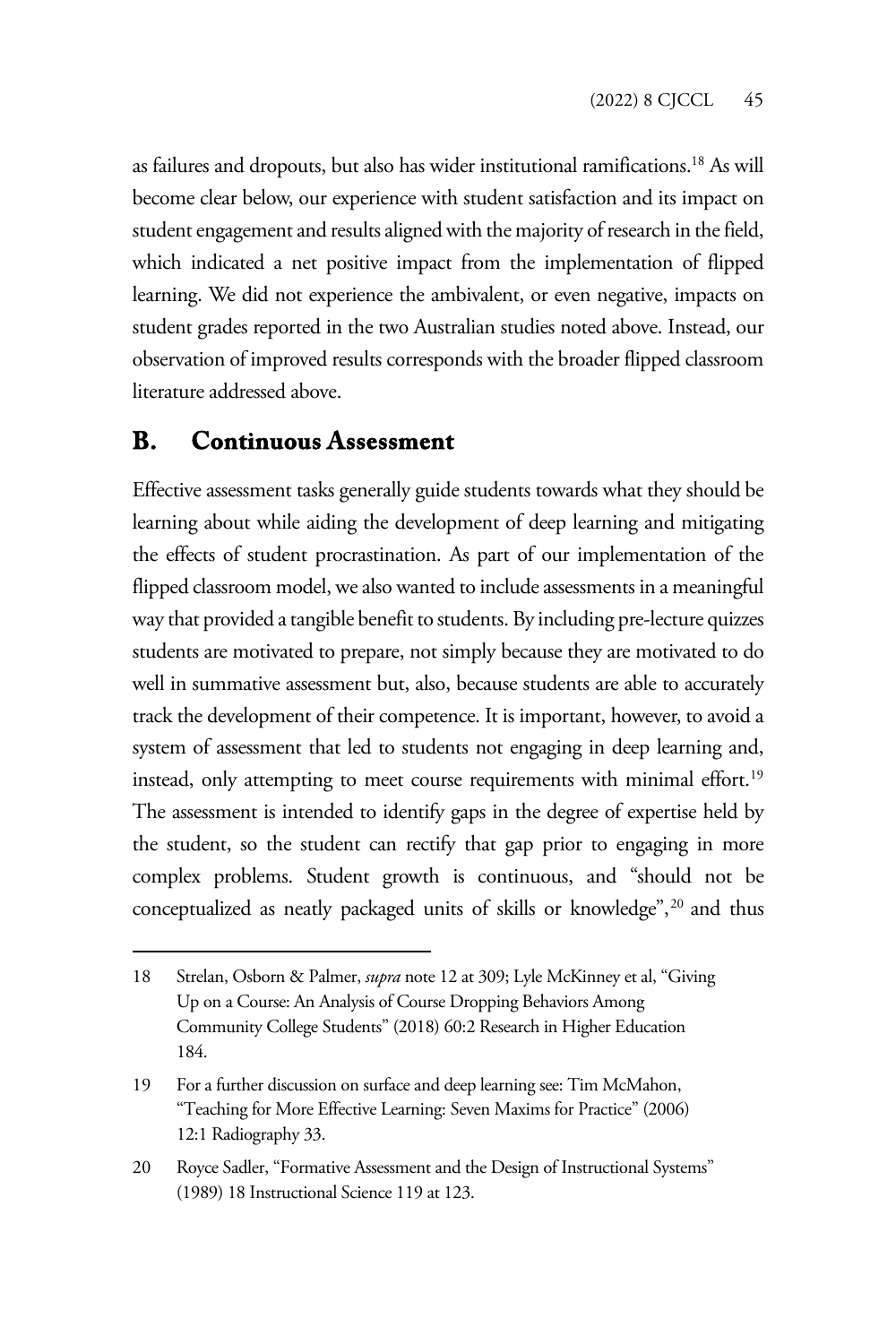students should expect to be broadly tested to identify where those gaps are. Wider research in this field has demonstrated that frequent testing and timely feedback increases student motivation and active engagement.<sup>21</sup> Furthermore, continuous assessments have also been noted to lead to more uniform attendance and examination scores.<sup>22</sup> Given that students vary their approaches to education based on their level of engagement, continuous assessment in the form of pre-lecture quizzes and timely feedback may more closely align assessment outcomes to the desired deep learning outcomes.<sup>23</sup>

Our pre-lecture quizzes scaffold the level of engagement required to proceed: students construct a body of knowledge that is subjected to a test that highlights gaps to rectify. Scaffolding the learning processes has the additional benefit of forcing students to engage in retrieval-based learning, that is, the acquisition of new knowledge, encoding of that knowledge into a toolbox of problem solving, actively retrieving, and implementing those skills. In 2009 Richland, Kornell and Kao examined the effects of unsuccessful retrieval attempts on learning and concluded that even unsuccessful attempts to answer questions are valuable learning events when followed by instruction on how to come to the correct answer.<sup>24</sup> Tests and quizzes are not simply opportunities for educators to assess

<sup>21</sup> George Kuh, "What We're Learning about Student Engagement from NSSE" (2003) 35:2 Change: The Magazine of Higher Learning 24; Pru Marriot & Alice Lau, "The Use of On-line Summative Assessment in an Undergraduate Financial Accounting Course" (2008) 26:2 Journal of Accounting Education 7; and Brad Potter & Carol Johnston, "The Effect of Interactive On-line Learning Systems on Student Exam Results in Accounting" (2006) 24:1 Journal of Accounting Education 16.

<sup>22</sup> Jonathan Cole & Stephen Spence, "Using Continuous Assessment to Promote Student Engagement in a Large Class" (2012) 37:5 European Journal of Engineering Education 508.

<sup>23</sup> Paul Ramsden, "Learning to Teach in Higher Education" (London: Routledge; 1992); Roger Narloch, Calvin Garbin & Kimberly Turnage, "Benefits of Prelecture Quizzes" (2006) 33:2 Teaching of Psychology 109.

<sup>24</sup> Lindsey Richland, Nate Kornell & Kao Liche, "The Pretesting Effect: Do Unsuccessful Retrieval Attempts Enhance Learning?" (2009) 15:3 Journal of Experimental Psychology: Applied at 243.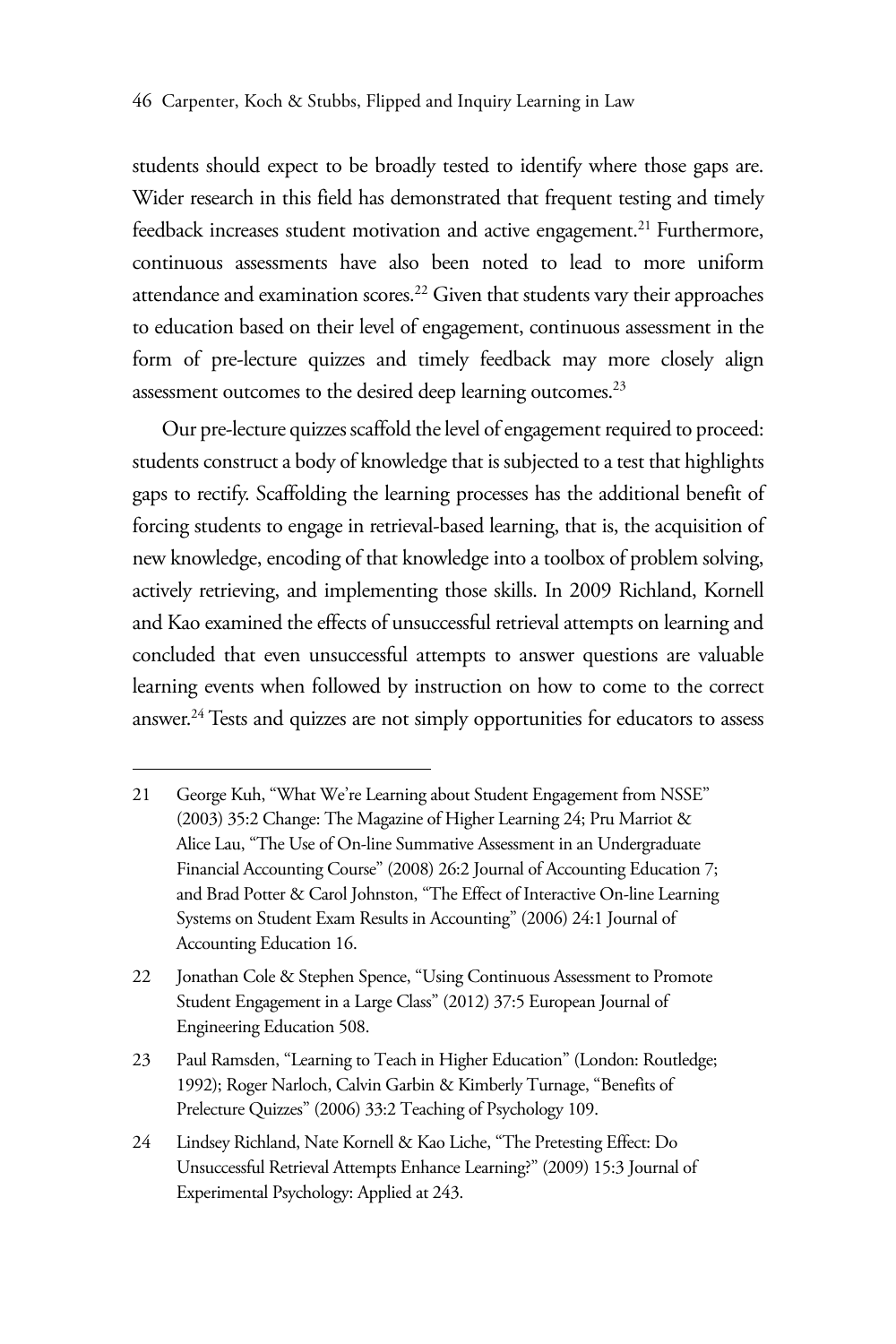the development of their students, rather, these pre-lecture quizzes are learning events for students, making them aware of what they do and do not know. A traditional lecture structure — disconnected from assessments which follow much later — does not present as many opportunities for retrieval nor as many opportunities for feedback to address gaps in student expertise.

## **C. Inquiry Learning**

Inquiry learning is a question-oriented research-based methodology that explicitly engages groups of students with the process of knowledge creation and co-creation which hopes to develop dispositions and capabilities relevant to complex real-world problems.25 Key to inquiry learning is the discovery of new (at least to the learner) knowledge. As Levy et al explain: "[q]uestions provide the stimulus for student learning through an emergent process of exploration and discovery, with the teacher working in a facilitative role".<sup>26</sup> Inquiry learning aims to extend beyond active learning, into active scholarship, research and knowledge building.27

There are several major studies that provide evidence that inquiry learning, with authentic pedagogy, assessments, and interactive instruction, improves students' academic achievement and development outcomes. Newmann, Marks and Gamoran evaluated the effect of implementing authentic pedagogy involving higher-order thinking, deep-knowledge approaches with real implications in elementary, middle and high school. The study observed 504 lessons, and analyzed 234 assessment tasks while sampling student work and

<sup>25</sup> Phillipa Levy, Ola Aiyegabyo & Sabine Little, "Designing for Inquiry-based Learning with the Learning Activity Management System" (2009) 25:3 Journal of Computer Assisted Learning 238; and Angela Brew, *Research and Teaching: Beyond the Divide* (UK: Palgrave Macmillan, Basingstoke, 2006).

<sup>26</sup> Levy, Aiyegabyo & Little, *ibid* at 239.

<sup>27</sup> Phillipa Levy, "Technology-supported Design for Inquiry-based Learning" In: Mang Li and Yang Zhao (eds) *Exploring Learning and Teaching in Higher Education* (Berlin: Springer, 2014) at 289; and Carl Bereiter, "Education and the Mind in the Knowledge Age" (Mahwah: Lawrence Erlbaum Associates, 2002).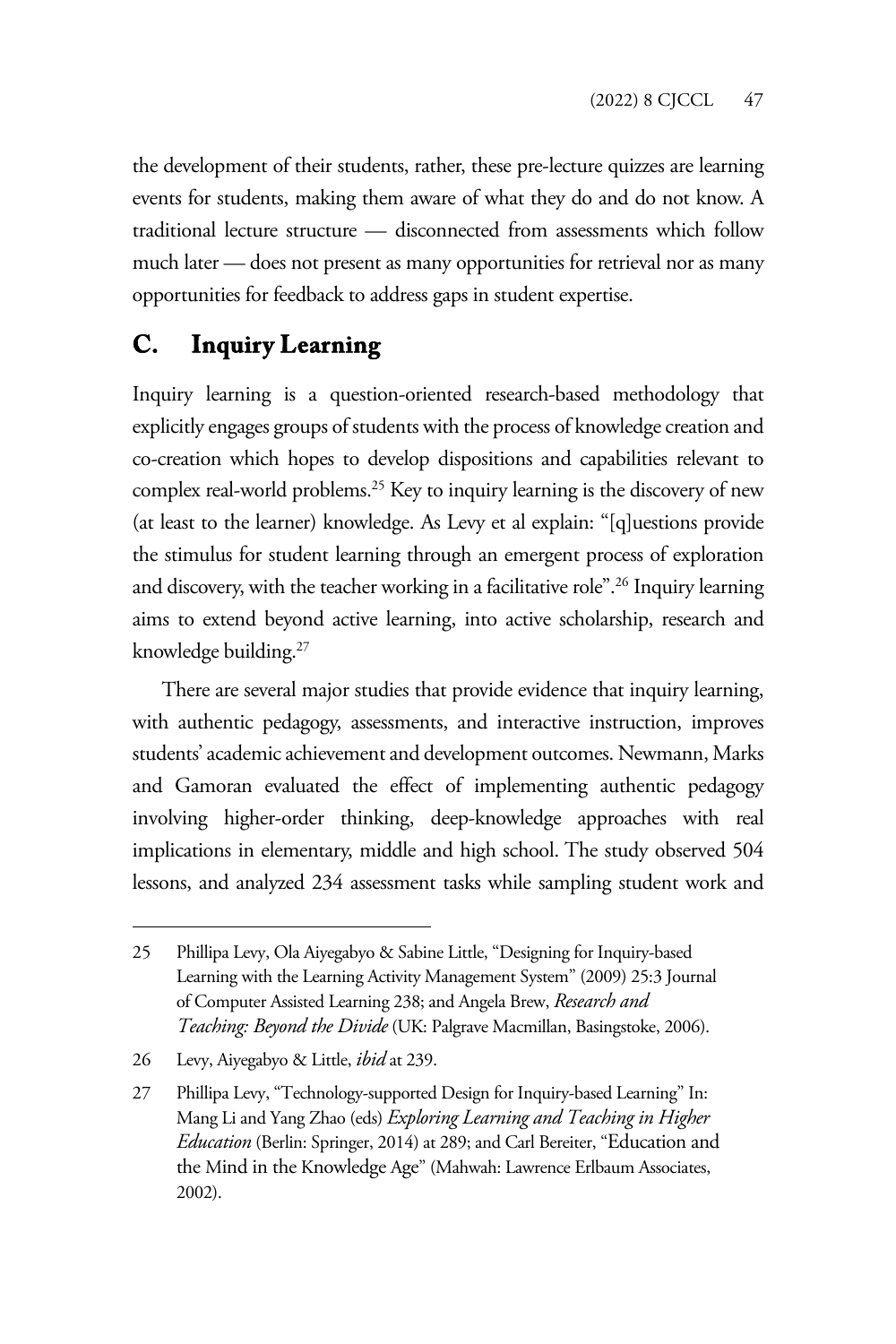concluded that restructured learning environments with high levels of authentic pedagogy led to higher academic achievement, and that authentic pedagogy could be equitably distributed among students of diverse social backgrounds.<sup>28</sup> Similarly, Newmann, Bryk and Nagaoka examined over 2000 students across 23 schools and found that students who received more challenging and authentic intellectual work achieved higher than normal gains.<sup>29</sup> They defined authentic intellectual work as involving "original application of knowledge and skills, rather than just routine use of facts and procedures. It also entails disciplined inquiry into the details of a particular problem and results in a product or presentation that has meaning or value beyond success in school".30

Other researchers have demonstrated that when teachers adopt student focused learning approaches, students are themselves encouraged to adopt approaches to their individual learning that lead to deeper conceptual understandings.31 As such, inquiry learning has been identified as 'high impact' for its ability to positively contribute to student intellectual and personal development.<sup>32</sup> Moreover, other research has indicated that inquiry learning has

32 Phillipa Levy & Robert Petrulis, "How Do First-year University Students Experience Inquiry and Research, and What Are the Implications for Inquirybased Learning?" (2012) 37:1 Studies in Higher Education 85; and Shouping Hu, George Kuh & Shaoqing Li, "The Effects of Engagement in Inquiryoriented Activities on Student Learning and Personal Development" (2008) 33:1 Innovative Higher Education 71.

<sup>28</sup> Fred Newmann, Helen Marks & Adam Gamoran, "Authentic Pedagogy and Student Performance" (1996) 104:4 American Journal of Education 280.

<sup>29</sup> Fred Newmann, Anthony Bryk & Jenny Nagaoka, "Authentic Intellectual Work and Standardized Tests: Conflict or Coexistence" (2001) Chicago, IL: Consortium on Chicago School Research.

<sup>30</sup> *Ibid* at 14–5.

<sup>31</sup> Michael Prosser & Keith Trigwell, *Understanding Learning and Teaching: The Experience Education* (Buckingham: SRHE/Open University Press, 1999); Petros Lameras et al, "Blended University Teaching Using Virtual Learning Environments: Conceptions and Approaches" (2012) 40:1 Instructional Science 141.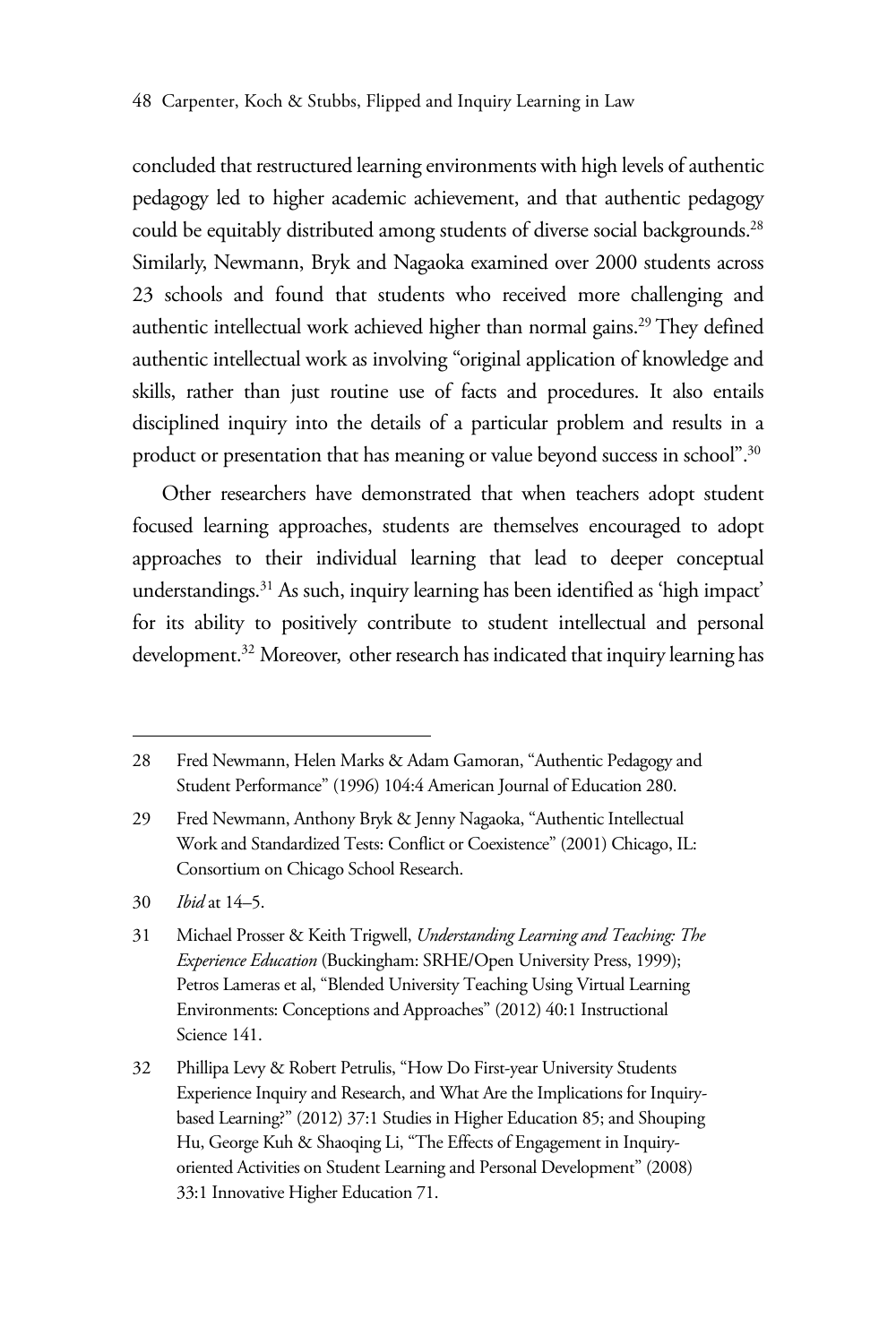the capacity to make a significant overall contribution to a student's understanding of the legal working method.<sup>33</sup>

This survey of the literature suggests that there is considerable potential for flipped classroom pedagogy, continuous assessment and inquiry learning to benefit student learning in law schools. We now turn to describing our implementation of these pedagogies before we assess the effectiveness of our interventions.

## **III. Transforming our Principles of Public Law Course**

When we inherited the PPL course,<sup>34</sup> it featured a very traditional pedagogy. In each of the twelve weeks of semester, students attended a two-hour lecture (of up to 400 students although, of course, not all students attended given it was recorded) and a one-hour tutorial. Assessment consisted of an individual research essay, submitted after eight weeks of the course, and a problem-based three-hour handwritten exam a couple of weeks after the course concluded.

The challenges of keeping a large group of students engaged across a twohour lecture were immediately obvious, and this was certainly not helped by the fact that public law can be a dry subject (and the constitutional law relating to the separation of judicial power in Australia, which is a major topic of PPL, perhaps particularly dry). When the assessment was submitted, it became clear that even students who remained engaged in the course, nonetheless, struggled with the content. The research essays, notwithstanding a reasonable quantity of research skills and essay writing support on offer, were disappointing overall. It seemed to us that students were 'thrown in the deep end' without being taught how to swim; while they had the potential for critical thinking and research,

<sup>33</sup> Roland Broemel & Olaf Muthorst, "Inquiry-Based Learning in Legal Studies" in Mieg H.A. (ed) *Inquiry-Based Learning – Undergraduate Research* (Springer, Cham, 2019) 305.

<sup>34</sup> Matthew Stubbs first taught into the course in 2010 and was the coordinator from semester two of that year, and was then joined by Cornelia Koch from 2013. More recently, Cornelia has been coordinator of the course.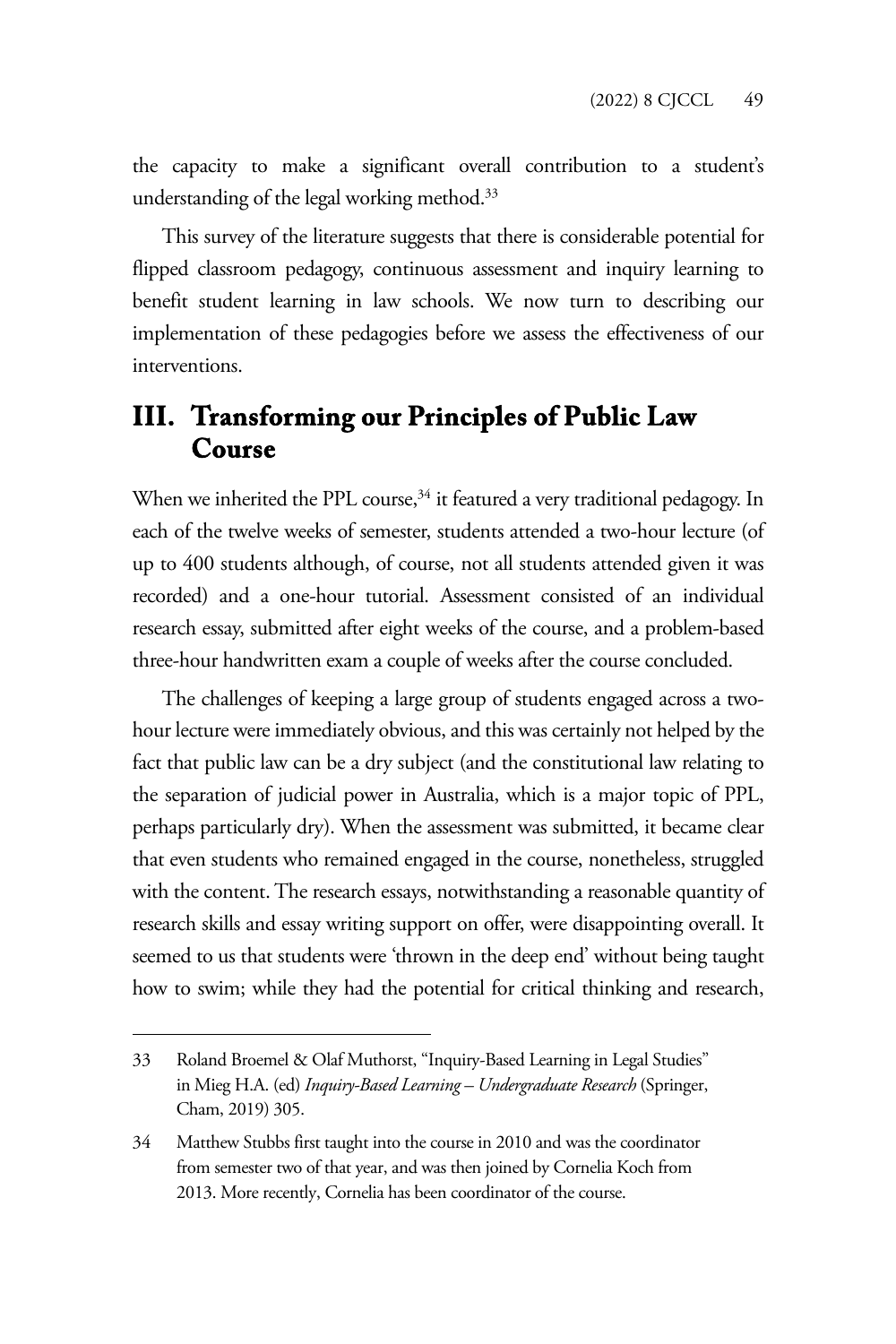many students were not able to demonstrate it in this, their first ever research essay in law school. The exam marking — even allowing for the natural tendency of this task to be dispiriting for educators — was even more disappointing.

Our perceptions were backed by key measures of student success and satisfaction. Adelaide Law School is fortunate to attract very high-quality students, and the best students still performed outstandingly in PPL. However, student results overall were simply not as good as we aimed for. In 2011 and 2012, the average proportion of students receiving a High Distinction (the highest grade band) was only 6%, a Distinction 18% and a Fail 15%. Considering our students completed secondary education in the top 5% of their year cohort, we were not satisfied with these results. Similarly, student responses in the University of Adelaide's formal, anonymous Student Experience of Learning and Teaching ("SELT") surveys reported a lower level of satisfaction with the course than we wanted to see. In semester two of 2010, student agreement with the statement "overall, I am satisfied with the quality of this course" was 5.4 (on a Likert 1-7 scale), marginally above the university-wide mean of 5.3<sup>,35</sup> in 2011 and 2012, average satisfaction was 5.65, compared with a university-wide mean of 5.4.36 While these figures indicate satisfaction above the mean for our university, from our perspective they did not indicate a sufficient return for the very significant efforts we were putting into refining the course content and increasing the interactive content of lectures. We have described and analysed those efforts in detail elsewhere: <sup>37</sup> they included

<sup>35</sup> SELT, 2010.

<sup>36</sup> SELT, 2011; and SELT, 2012.

<sup>37</sup> Chad Habel & Matthew Stubbs, "Mobile Phone Voting for Participation and Engagement in a Large Compulsory Law Course" (2014) 22:1 Research in Learning Technology 12; Matthew Stubbs, "Engaging Students in Large Lectures through Small-Group Discussions and Voting" (Invited presentation delivered at the Learning@Adelaide Masterclass, Adelaide, 28 May 2013 and Vice-Chancellor's Learning & Teaching Showcase, Adelaide, 17 June 2013) [unpublished]; and Chad Habel & Matthew Stubbs, "Mobile Engagement: Phone Voting in Large Lectures' (Poster presented at the University of Adelaide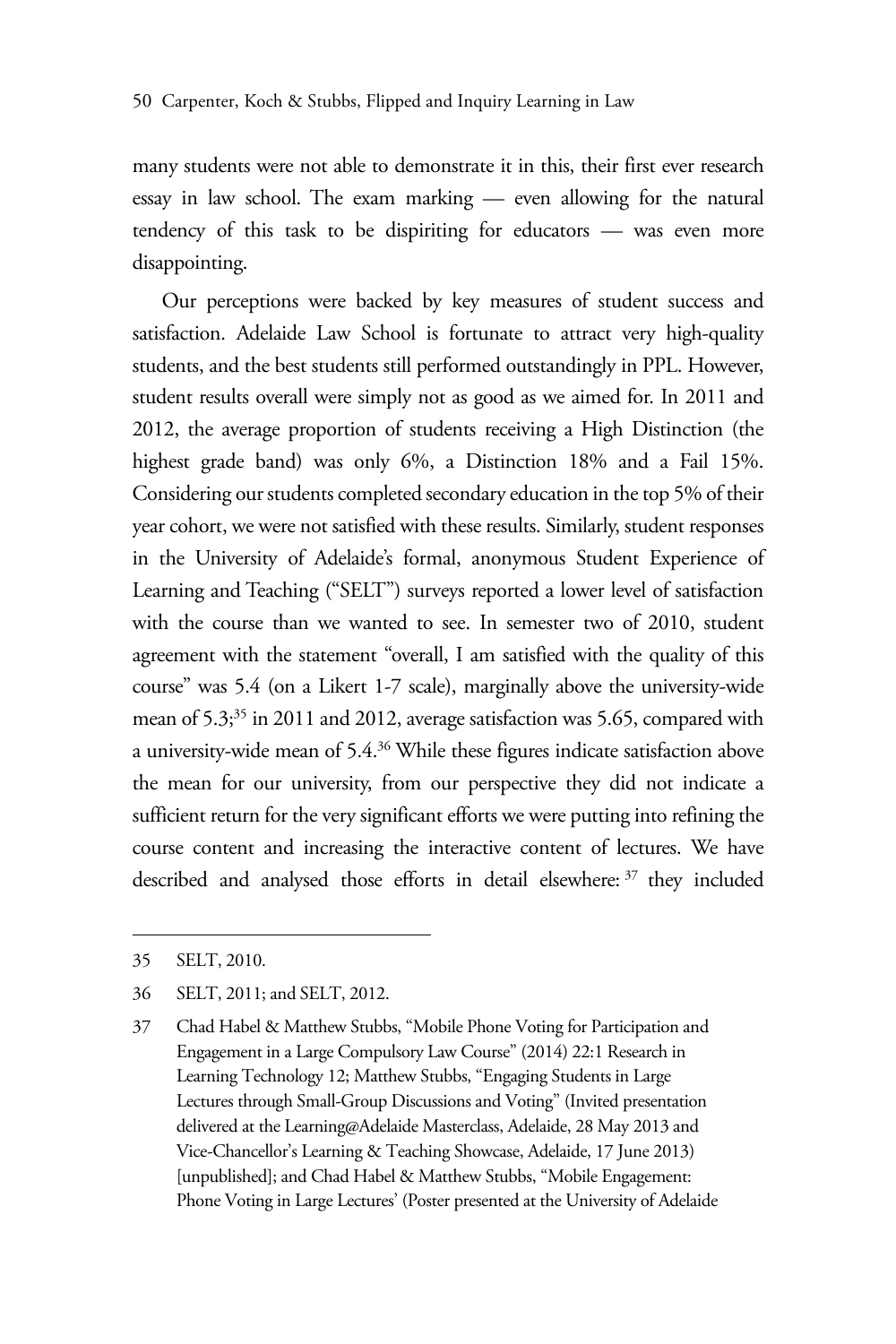assigning pre-readings in advance of lecture classes and implementing smallgroup problem-solving activities in class, leading to mobile device voting and whole-class discussions.

In 2014, we 'took the plunge' and transformed our course. Over the years, we have naturally refined our approach in response to staff and student experiences. 38 External factors, including resourcing and COVID-19, have brought about other changes. Therefore, what we describe here is our typical, but not invariable, pedagogy.

The first set of changes related to the flipped classroom. First, we replaced all traditional, didactic lecture material in the course (which originally totalled 24 hours) with a series of shorter videos on discrete topics which totalled around 12 hours. Second, in the two hours per week now available to us to interact with students in what would formerly have been a lecture, we implemented interactive classes (still with our whole cohort in a large lecture theatre) involving three key components: reading the whole of critical High Court of Australia judgments to learn key content and develop the critical professional legal skill of case analysis, applying public law to solve complex legal problems in realistic hypothetical scenarios, and undertaking activities to develop students' critical thinking skills. Anyone walking into our two-hour 'lectures' would not find a talking-head at the front, but students working in small groups, two lecturers co-teaching, and throwable microphones and audience response systems being used in an active, engaging learning experience. Third, our course became significantly front-loaded — we taught the substantive content in the first seven weeks (of the traditional 12-week semester). This was a natural result of having more hours per week due to adding the videos. Front loading the substantive content was not merely convenient but, in fact, essential to our inquiry learning experience, the third change described below.

Festival of Learning and Teaching, Adelaide, 22 November 2011) [unpublished].

<sup>38</sup> In 2013, Matthew Stubbs was on sabbatical and the course was coordinated by another member of staff.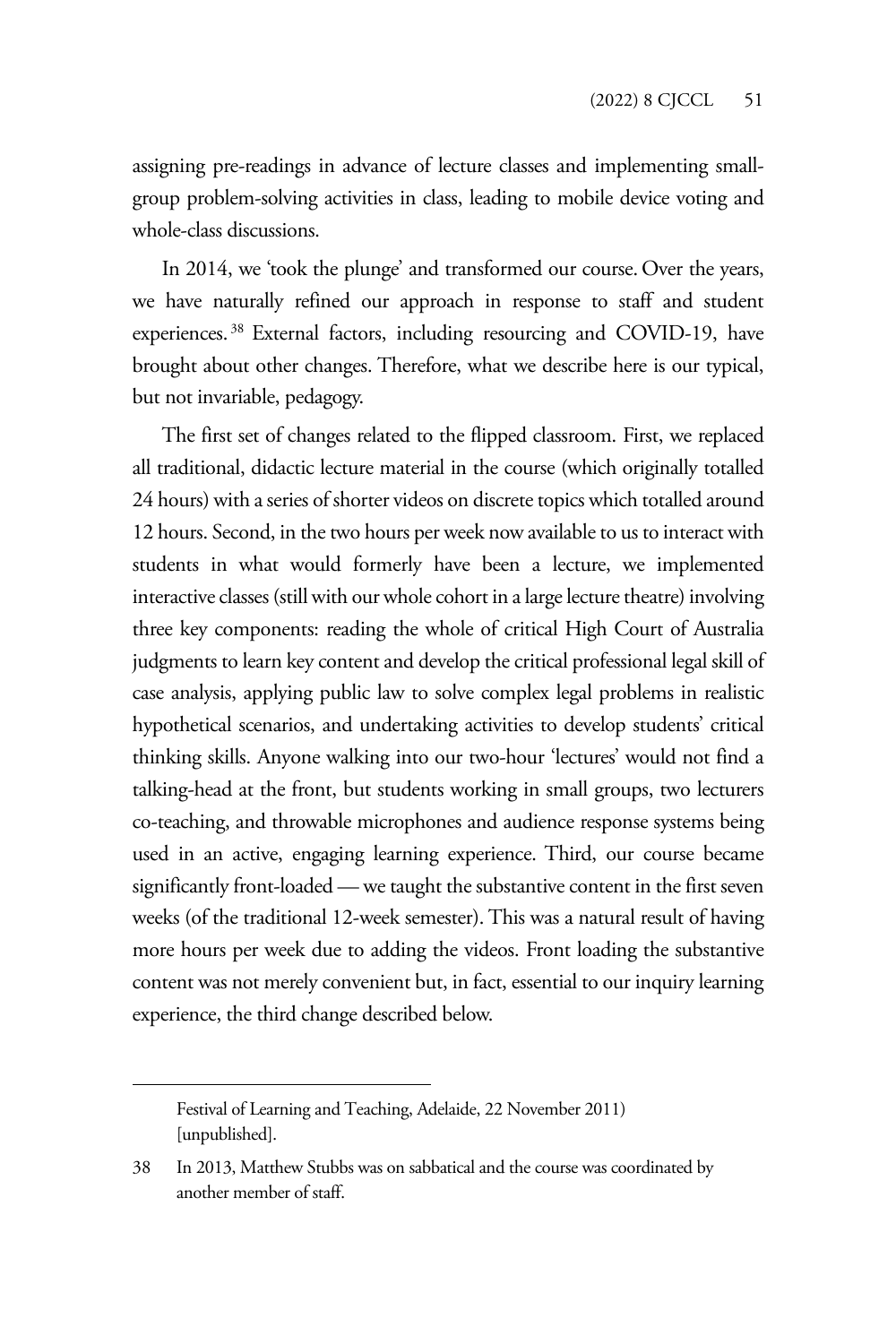#### 52 Carpenter, Koch & Stubbs, Flipped and Inquiry Learning in Law

The second set of changes related to assessment. To support learning from our videos, and ensure student engagement with them as a necessary precondition for success in our interactive flipped lectures, we instituted weekly online quizzes, collectively worth 20% of each student's final grade in the course. Further, we moved our exam from being a hand-written paper completed in a central examination venue in the university's standard exam period (commencing one week after the end of teaching), to being a typed paper completed by students in an invigilated setting during the mid-semester break (a two-week non-teaching period after the first eight of the 12 weeks of semester). This was a natural fit given our substantive course ran for seven, rather than 11, weeks (the final week being dedicated to revision). It also had implications beyond our course. By completing their examination during the teaching part of semester, students would now face one fewer examination at the end of their semester, relieving some of the stress typically associated with first-year exams.

The third set of changes involved the introduction of our inquiry learning experience. We believed that our students were capable of producing quality research, even in first-year, if they had sufficient guidance. Therefore, we turned the previous individual research essay into a supervised, collaborative inquiry learning experience. The introduction of flipped lectures described above had created space for a four-week capstone experience in our course, in which our students could focus fully on their first ever research project in law.

Our inquiry learning experience sees students work in teams of three to four to research and write a 2000-word law reform submission that explores a public law question at the heart of contemporary debates. For example, students have investigated whether Australia should adopt a Charter of Rights, or if an Indigenous Voice to Parliament should be enshrined in the Australian Constitution. To support our first-years, we provide individualized supervision to each student team. Teams spend three sessions over three weeks with an academic mentor who is an active public law researcher. This level of supervision is more akin to honours supervision than typical first-year teaching and is essential to the success of our inquiry learning experience. We also organize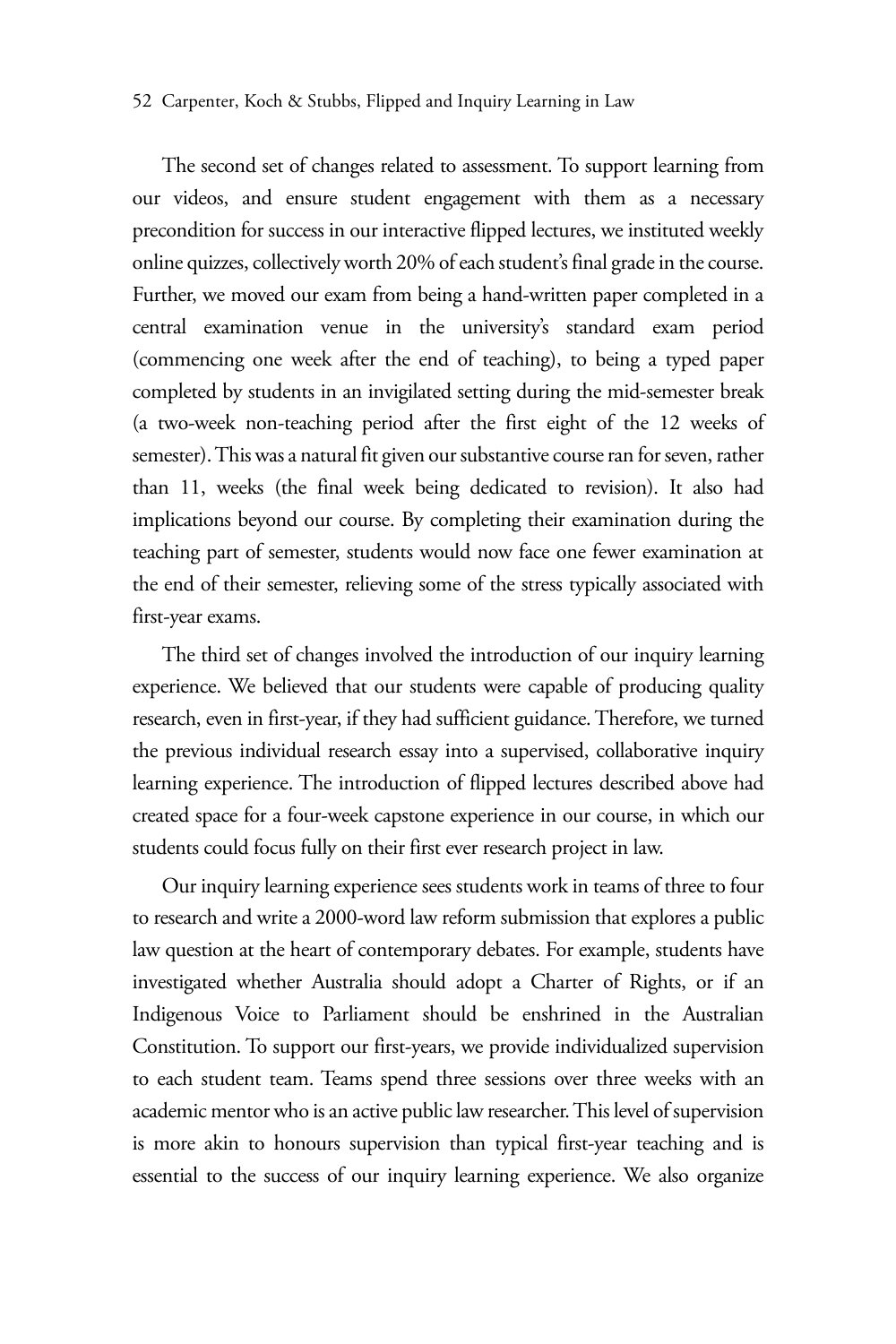tailored workshops with the Law Librarian for direct hands-on assistance with students' specific research projects and expose students to the broader communication skills support available through the university. The inquiry learning experience sessions are conducted in the Law Library computing suite, allowing immediate access to assistance from library staff and resources. Finally, to support our students' development of vital critical thinking, legal research and group work skills, we provide a suite of tailored online resources (videos and written guides).

A key feature of our implementation of an inquiry learning experience is that it was resource neutral — we did not employ greater resources than previously used in the course (or used in other comparable courses). Instead, we used the four weeks no longer required to teach the substantive content (weeks nine to 12 of the course). Staff supervision hours were drawn from the tutorials no longer required in those weeks.

We took a risk with such a comprehensive transformation of the course. Our approach was unique at Adelaide Law School and novel for the students. To our great relief, our interventions were highly successful from both a student and staff perspective, as the next part demonstrates.

## **IV. The Effectiveness of our Interventions**

Experiencing our re-designed course together with our students in 2014 was encouraging. We felt that our flipped lectures, supported by continuous assessment in the weekly quizzes, led to higher student engagement in classes and therefore more enjoyment for everyone. The research projects that students produced in the inquiry learning experience were clearly of a higher standard than the previous individual research essays. This part explains how our interventions have improved student outcomes. First, we discuss the effectiveness of the three major changes to the course individually, focusing especially on student and peer feedback. Then, we present the improvement of student success and satisfaction in the course overall. Finally, we add a staff perspective on the experience of teaching the course in this new format.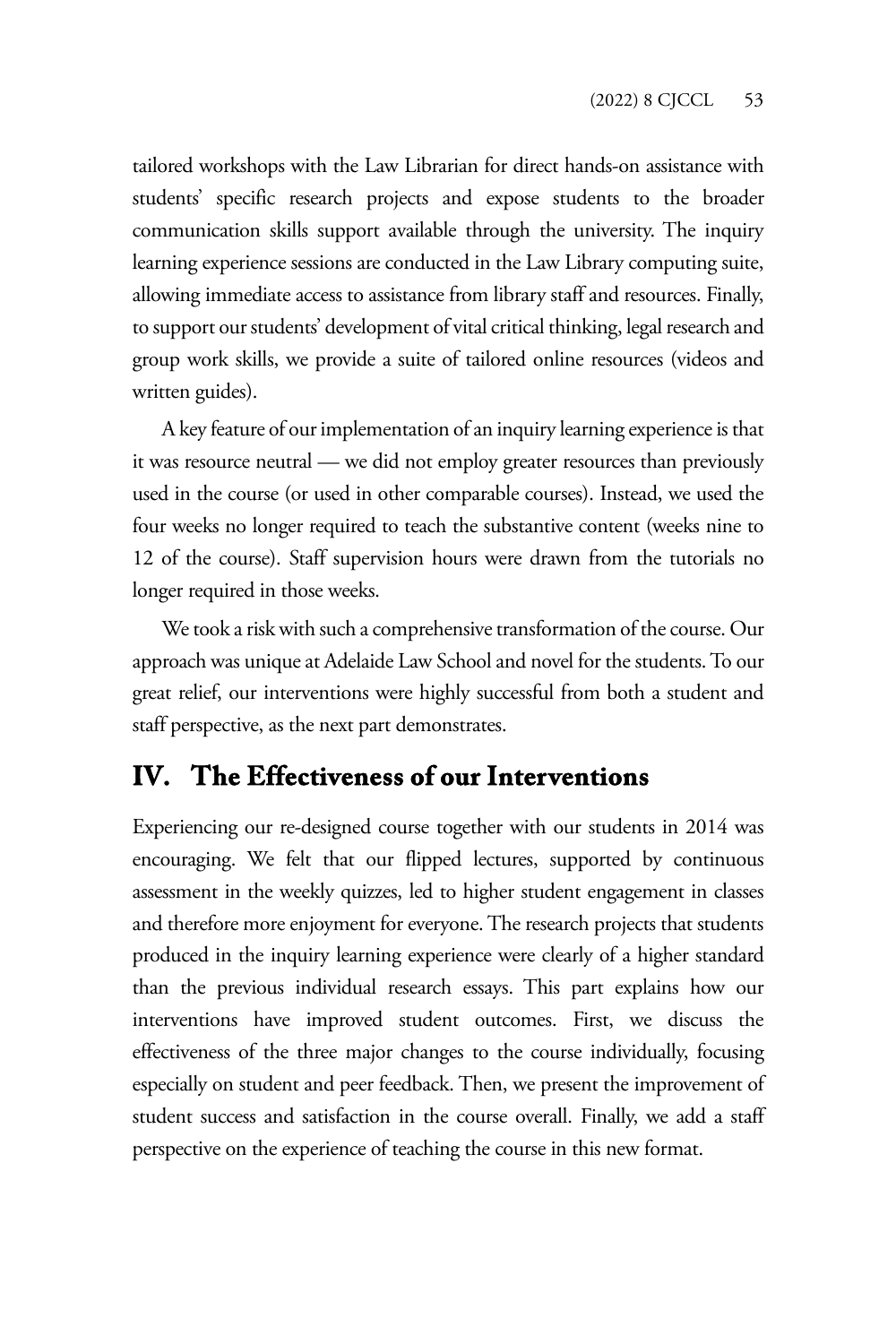# **A. Flipped Classroom**

Our flipped lectures led to deeper student engagement and active learning. Instead of passive listeners, students are now active participants in in-class activities, who engage in critical thinking and problem solving. Students have commented positively on their experience:

"I have found the level of engagement … in lectures to be very beneficial to our learning. The promotion of in-class discussions and encouragement to form our own views on legal mechanisms equipped and enabled me to think critically on my perception of the function of public law in Australia".39

"Flipped lecture … gave a really good understanding of topic and had to have done some preparation meaning people were engaged and could talk to peers and deepen understanding".40

"[Classes are] high energy and good fun".41

"[T]he interactive element of the PPL course is invaluable … enables students to make mistakes during the lectures and have their knowledge of public law clarified … I hope to see more courses as interactive as PPL around the university".42

Academic peers have also found our flipped lectures instrumental in engaging students. In a 2018 University Teaching Review Program ("TRP") evaluation (a formal, summative peer assessment), Dr Robyn Davidson, a University of Adelaide Education Specialist, stated that "this was an excellent example of how a flipped classroom should be conducted. … The amount of interaction indicates that students enjoy the format". In a 2016 University TRP evaluation, Education Fellow Dr Cate Jerram wrote that "students were very actively and effectively engaged".

42 Unsolicited student email, 2020.

<sup>39</sup> Unsolicited student email, 2019.

<sup>40</sup> SELT, 2019.

<sup>41</sup> SELT, 2019.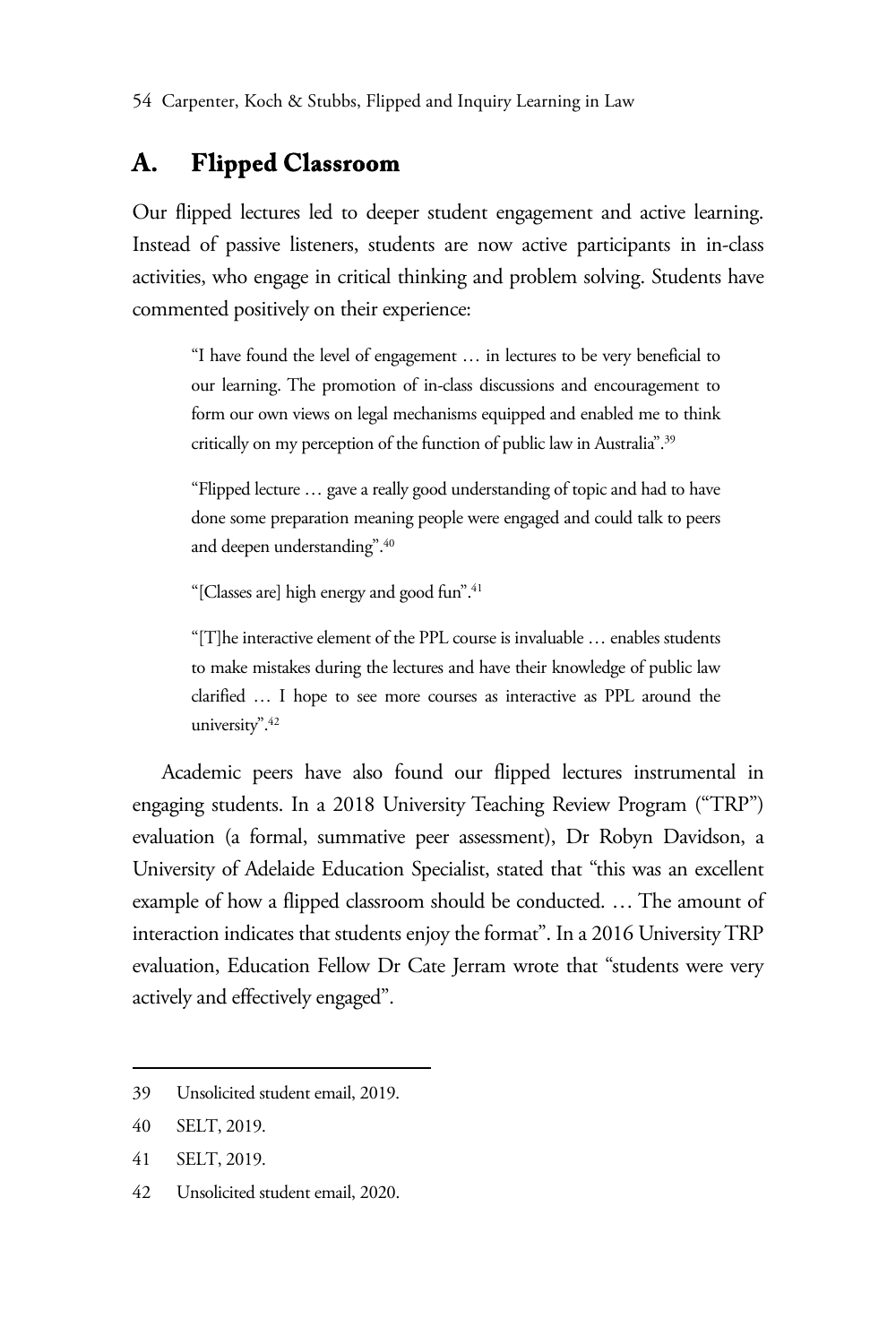The essential foundation for our flipped lectures are our pre-lecture videos and quizzes. As explained above, the videos deliver the content traditionally covered in didactic lectures and provide students with a foundation of knowledge to undertake the in-class activities. The quizzes allow students to selftest their foundational knowledge before coming to lectures. Students have explained that the pre-lecture quizzes offer them incentives to learn, and provide feedback on their learning: "a barometer to keep me on task and engaged"; "an amazing way to keep me accountable for my learning"; "a great idea to help me absorb concepts better"; and "[t]he weekly quizzes were motivating and ensured students stayed up to date".43 Assessment and feedback have thus become an essential part of the learning process, not merely a measure of its outcomes:

"Although the pre–lectures videos often took a while to get through, they were extremely valuable in providing the content required to effectively participate in the lectures and in the seminars. The pre–lecture quizzes were also very useful for testing my knowledge and to clarify gaps in my knowledge".<sup>44</sup>

"Found that the flipped learning method really helped … Thought the pre– lecture quizzes were great idea and helped me absorb concepts better".45

"The weekly lecture quizzes and pre lecture videos are utter perfection … it enables me to come to lectures already understanding what is going on. Furthermore, the quizzes provide me with feedback so that I know at what level my understanding per topic is so that I can determine what I need to improve on".46

## **B. Assessment Changes**

Our re-designed course introduced the pre-lecture quizzes and the early computer-based exam in the mid-semester break, after eight weeks of learning of course content in flipped lectures and tutorials. Beyond keeping students

46 SELT, 2015.

<sup>43</sup> SELT 2019; SELT, 2018; SELT, 2020; and SELT, 2020.

<sup>44</sup> SELT, 2020.

<sup>45</sup> SELT, 2020.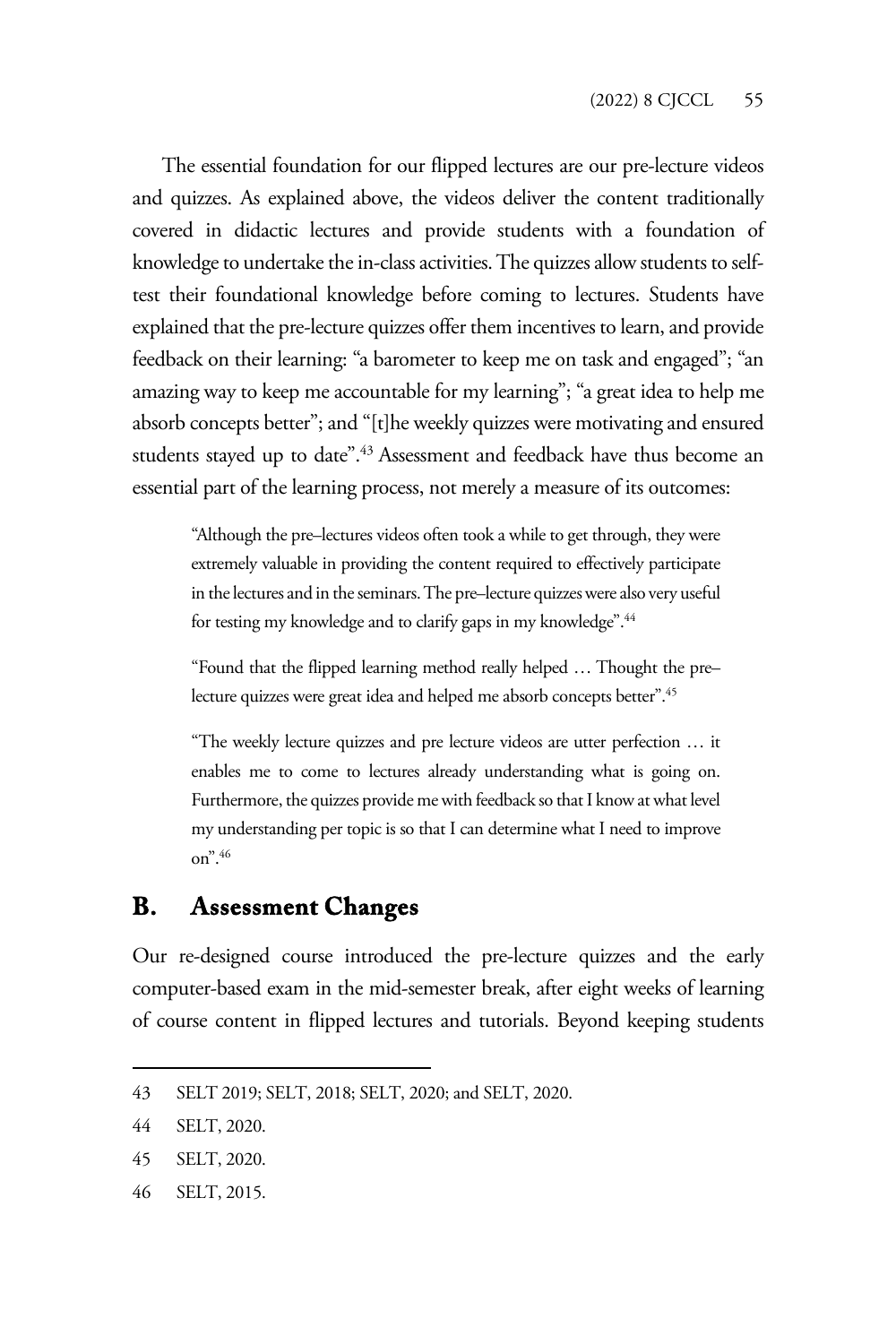accountable for their learning, the pre-lecture quizzes also provide students with immediate feedback on their learning. Students recognise and value this, which is demonstrated in a significant improvement in student responses to the SELT question regarding the effectiveness of feedback in the course (Figure 1). It is worth noting that the original implementation of quizzes did not have the full impact we had hoped for. We then refined the quizzes to provide students with a greater volume and detail of feedback for every question, which generated a further significant increase in student response.

#### **Figure 1**



As explained above, the course curriculum was re-designed so that all substantive content in PPL is delivered in weeks one through eight and examined in the mid-semester break that follows. This allows students to focus exclusively on their inquiry learning experience project in the final four weeks of the course. Students really liked the new structure and this comment from the 2017 SELT is typical: "The early exam is really good as it allows you to … really focus on the Inquiry Learning Experience".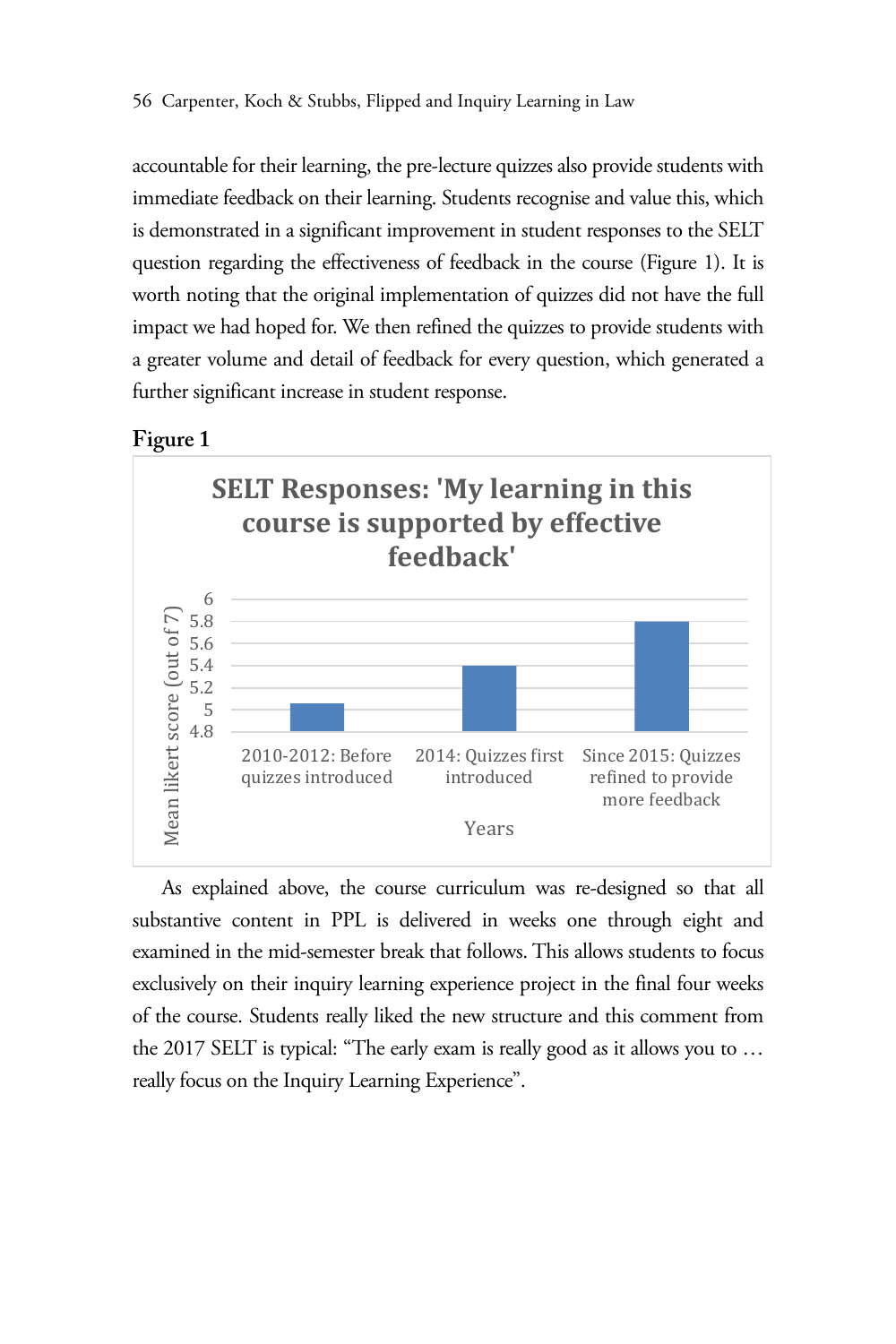## **C. Inquiry Learning Experience**

Our inquiry learning experience has led to several student benefits. First, the quality of students' research work increased significantly. Second, students enjoyed being involved in investigating public law issues of contemporary relevance in Australia in a professional setting. Third, students developed vital legal research and writing skills relevant for the entirety of their law degree and for legal practice. Fourth, individual supervision led to enhanced student support. Finally, the experience has given our first-years a sense of belonging to Adelaide Law School by fostering closer connections between students.

From the first iteration of the inquiry learning experience in 2014, the teaching team noticed that the quality of the research projects produced had increased markedly, compared with research essays submitted by students pre-2014. Beyond our own observations, this quality is demonstrated by our top students being accepted to present at Undergraduate Research Conferences and (as first-years) winning prizes ahead of Honours and final year students. Professor Mick Healey, a UK-based international expert in undergraduate student research and inquiry learning, judged some of these teams and observed:

"I heard two groups of first year students present. If I had not been told, I would have thought they were final year undergraduate or postgraduate students. The exceptional quality of their presentations were a testament to [the staff's] outstanding mentorship and facilitation skills. One of the groups deservedly won the award to participate in the Australian Conference on Undergraduate Research and the other won the prize for the best oral presentation from Level 1 students".

Altering the assessment task from an 'ordinary' essay to a law reform submission made the task more job-relevant for our students. Offering inquiry topics at the heart of contemporary public debate in Australia enhanced student motivation and increased their sense of the real-life relevance of their learning in PPL to contemporary debates. One student commented: "Inquiry Learning Experience was probably my favourite part of the course. It was great to actually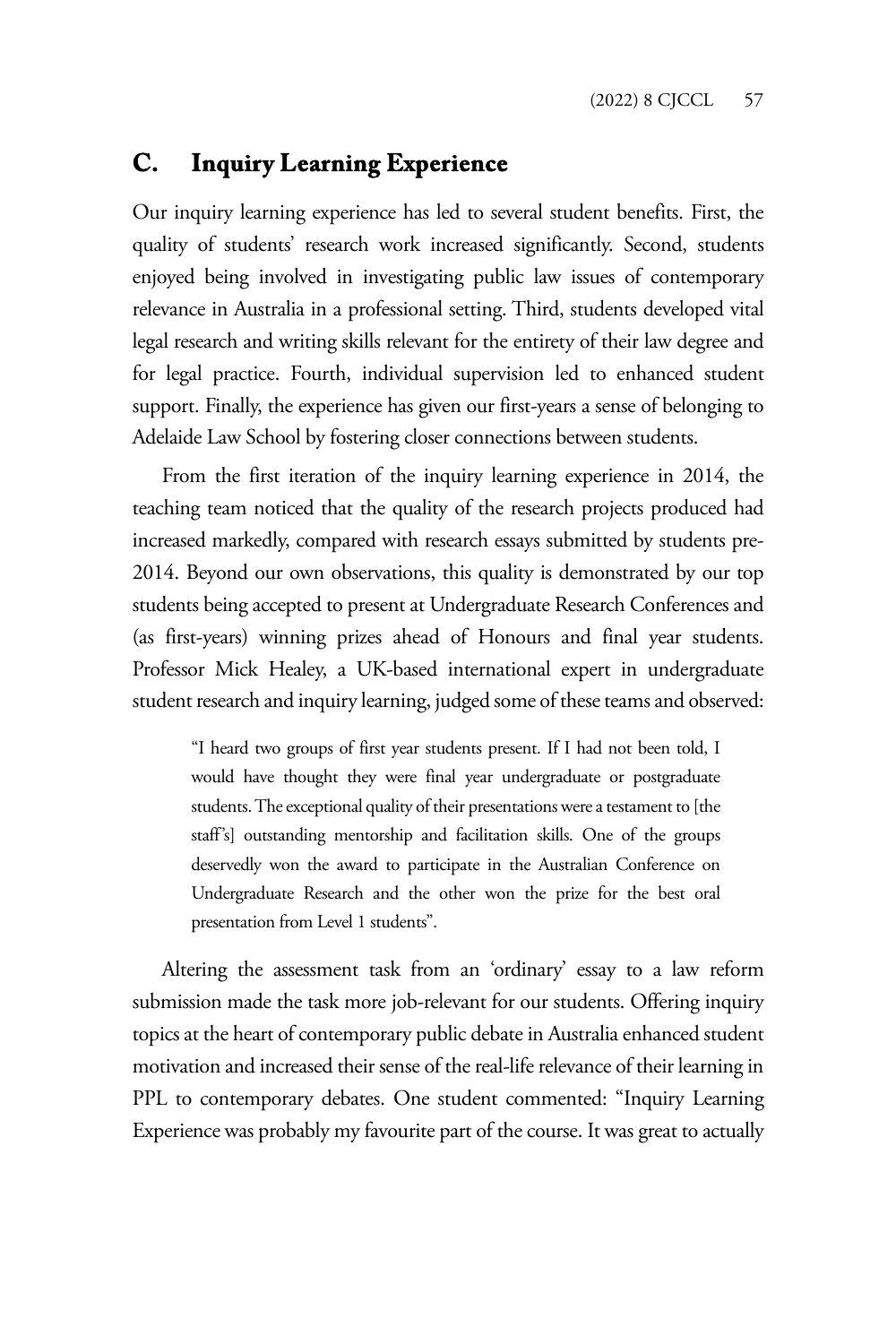apply what we had learnt to current problems that are occurring today".<sup>47</sup> Another said that the best part of the PPL course was "the Inquiry Learning Experience; my topic was interesting to research and [I] loved to do it".<sup>48</sup>

Beyond producing better research projects in our course, our inquiry learning experience has equipped students with the legal research and writing skills that they need throughout their law degree and in legal practice. This is demonstrated by the following feedback:

"The research skills that we learnt … were invaluable … I have literally used these skills on every single assignment since completing the Inquiry Learning Experience".<sup>49</sup>

"Currently I am working part time at a Barristers Chambers, and recently have started to do legal research for some of the barristers here. I just wanted to email you and say that what you taught last year was really worthwhile and has helped me a lot".50

Students also really value the individual supervision of research projects that is part of the inquiry learning experience. Over the course of three weeks, student teams meet with an experienced researcher three times to discuss the progress of their projects:

"[T]he ability to personally engage with the academic staff was invaluable. The increased correspondence with academic staff in comparison to other courses made an immensely positive impact in terms of learning and knowledge retention".<sup>51</sup>

- 50 Unsolicited email from a 2014 student.
- 51 Anonymous student survey, 2016.

<sup>47</sup> SELT, 2019.

<sup>48</sup> SELT, 2015.

<sup>49</sup> Unsolicited email from a student in 2016, reflecting on their experience in PPL in 2015.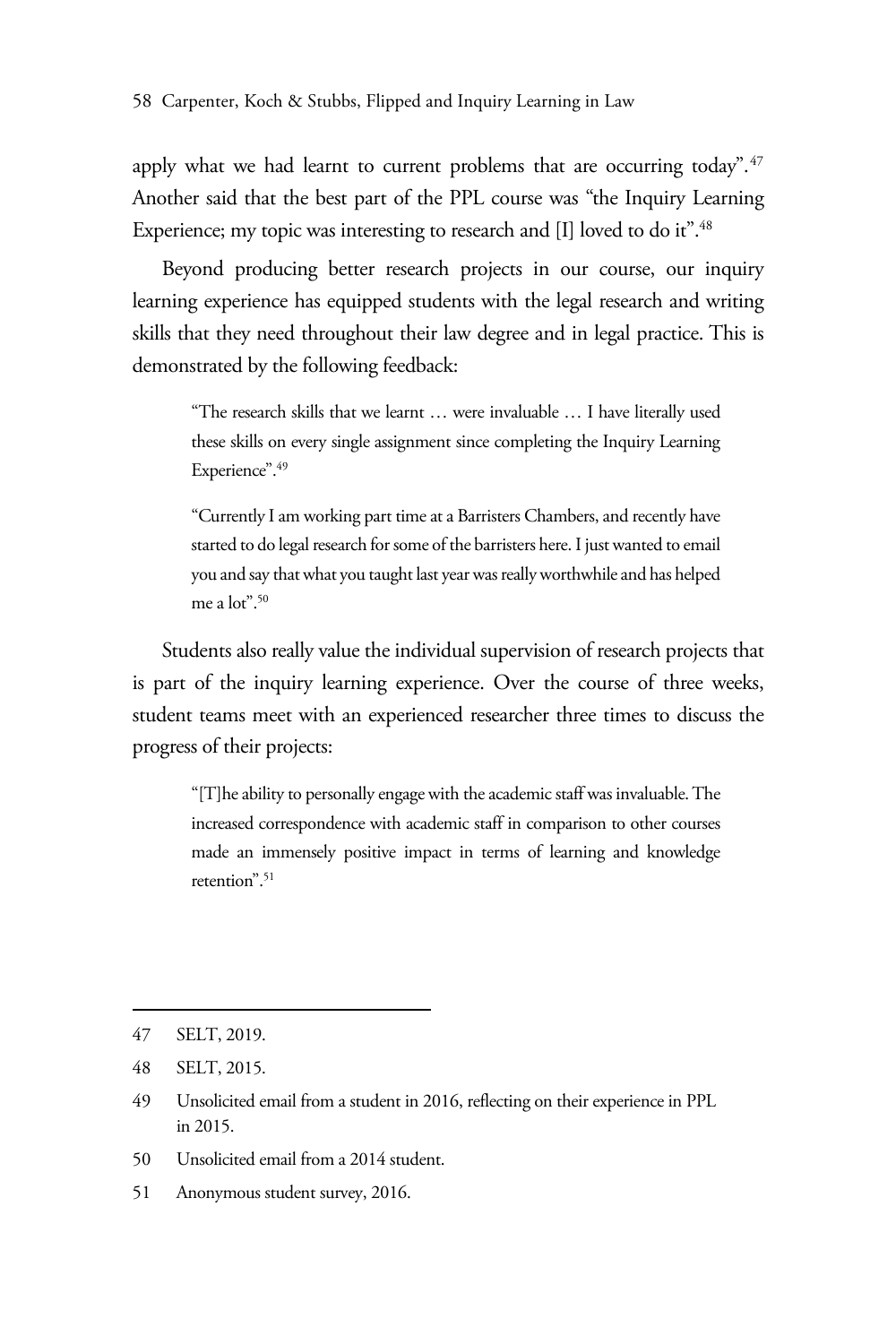"[S]upport provided was amazing and [I] felt equipped from the prior lectures to do well".<sup>52</sup>

Finally, we were delighted to receive strong feedback that fostering connections between students has been another key achievement of our inquiry learning experience. Because students work together intensively in teams of three to four, they are building connections with their peers in what can otherwise be an isolating discipline. This is demonstrated by a student comment that the best aspect of the PPL course is "the chance to discuss key concepts with others regarding the workings of public law".53 Other students explained that the inquiry learning experience not only enabled consideration of broader perspectives on the law learned in the first eight weeks of the course, but also supported the building of a sense of support and cohort for students:

"It allows you to make connections with other students and working with other people helps you to consolidate your understanding by seeing it from another perspective. This is something I've found the most difficult in my experience at law school. As a student in such large numbers you can often feel extremely distant from the help you need".<sup>54</sup>

"[The inquiry learning experience] will be something I will never forget, especially because I had the opportunity to work with three amazing relax[ed] and smart girls … they were patient and very supportive … your course will influence myself in a positive way when working with other people. Thank you!!".55

## **D. Student Success and Satisfaction Overall**

While we were thrilled to get positive feedback on the flipped classroom, assessment changes and inquiry learning experience, we were even more pleased

54 Anonymous student survey, 2016.

<sup>52</sup> SELT, 2019.

<sup>53</sup> SELT, 2020.

<sup>55</sup> Unsolicited email from student, 2014.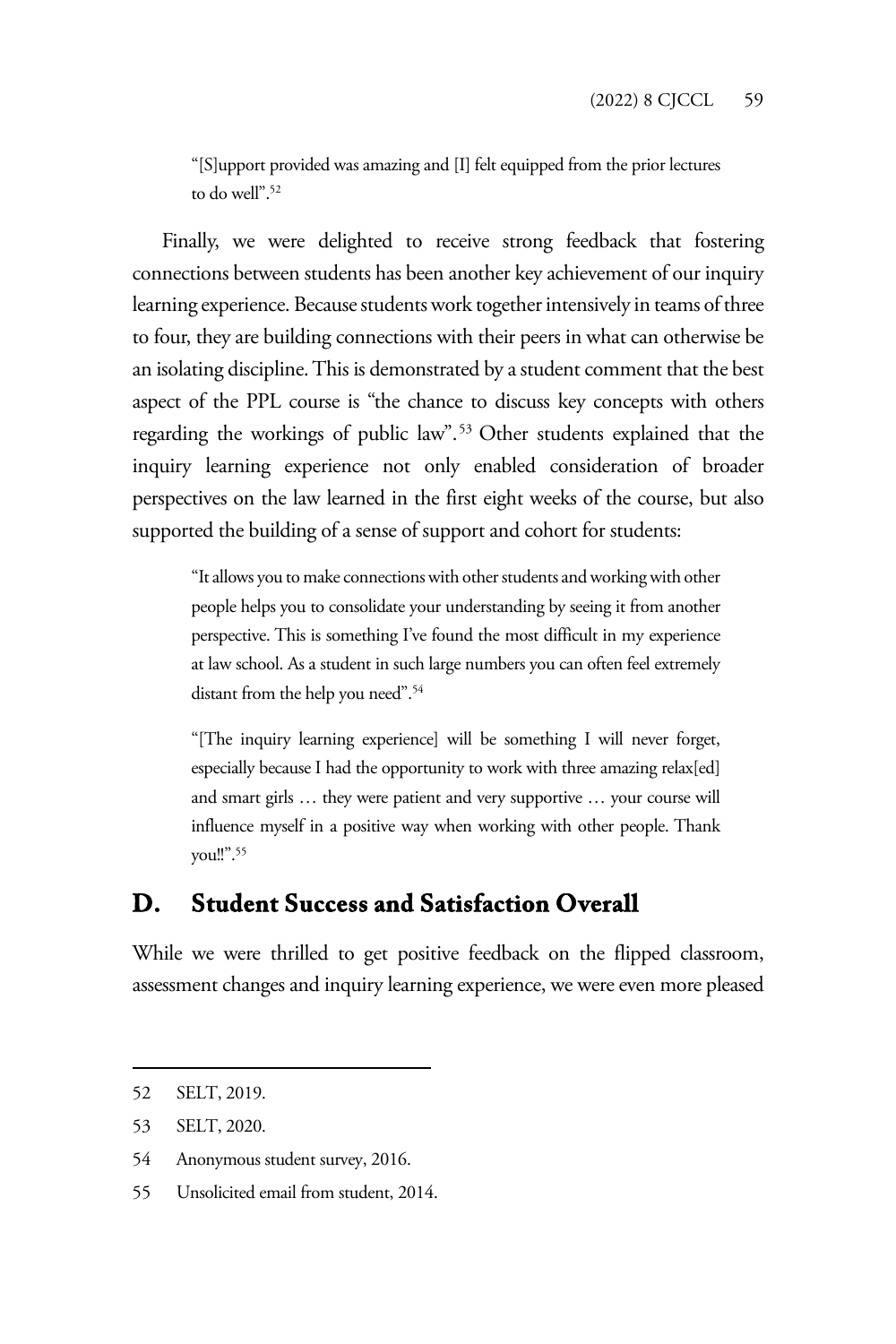60 Carpenter, Koch & Stubbs, Flipped and Inquiry Learning in Law

that our course re-design has substantially increased student satisfaction and achievement in PPL.

First, student satisfaction has increased significantly, and PPL is now consistently one of the highest ranked courses in SELT surveys, not only in Adelaide Law School, but across the University of Adelaide, as Figure 2 shows.

### **Figure 2**



This level of student satisfaction is remarkable because large first-year courses traditionally receive much less positive responses from students than small, boutique electives and postgraduate courses. The level of student satisfaction with our course is further indicated by the Student-Led Teaching Award from the Adelaide University Union (the university's premier student-selected teaching award) we received in 2016.

Second, student results have improved significantly. Comparing results from before our course re-design (2012-2013) with those after (since 2014), the number of Fail results has nearly halved, while the number of HDs and Ds has almost doubled, as Figure 3 shows.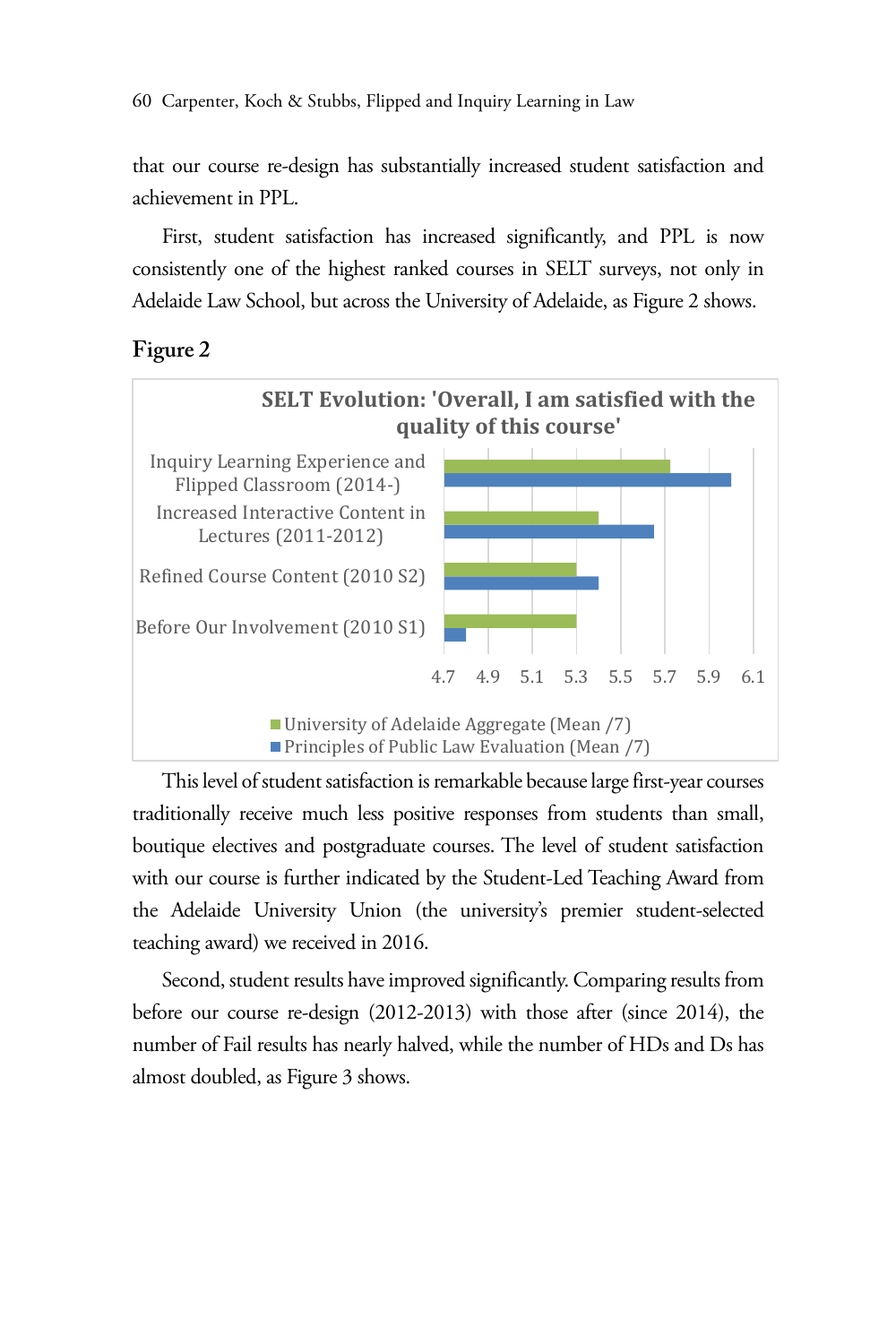



Students recognise that their learning in PPL is high quality:

"The depth of knowledge gained in public law is great for a [first-year] course".56

"[R]eally engages students … All courses in the law department should be taught like this. If you want to know what the future of learning looks like I highly recommend ... Principles of Public Law".<sup>57</sup>

## **E. Staff Perspectives**

From a staff perspective, the critical question is probably whether we think transforming our course was worth the effort. Happily, our view is unequivocally that it was. The data we have analysed above gives us considerable confidence about the impacts on students. We reflect here on the impacts that these changes had on staff.

It is important to be clear that, with the benefit of hindsight, we underestimated the amount of work required to transform our entire course for the 2014 offering. While implementing our desired changes all at once was

<sup>56</sup> SELT, 2020.

<sup>57</sup> SELT, 2014.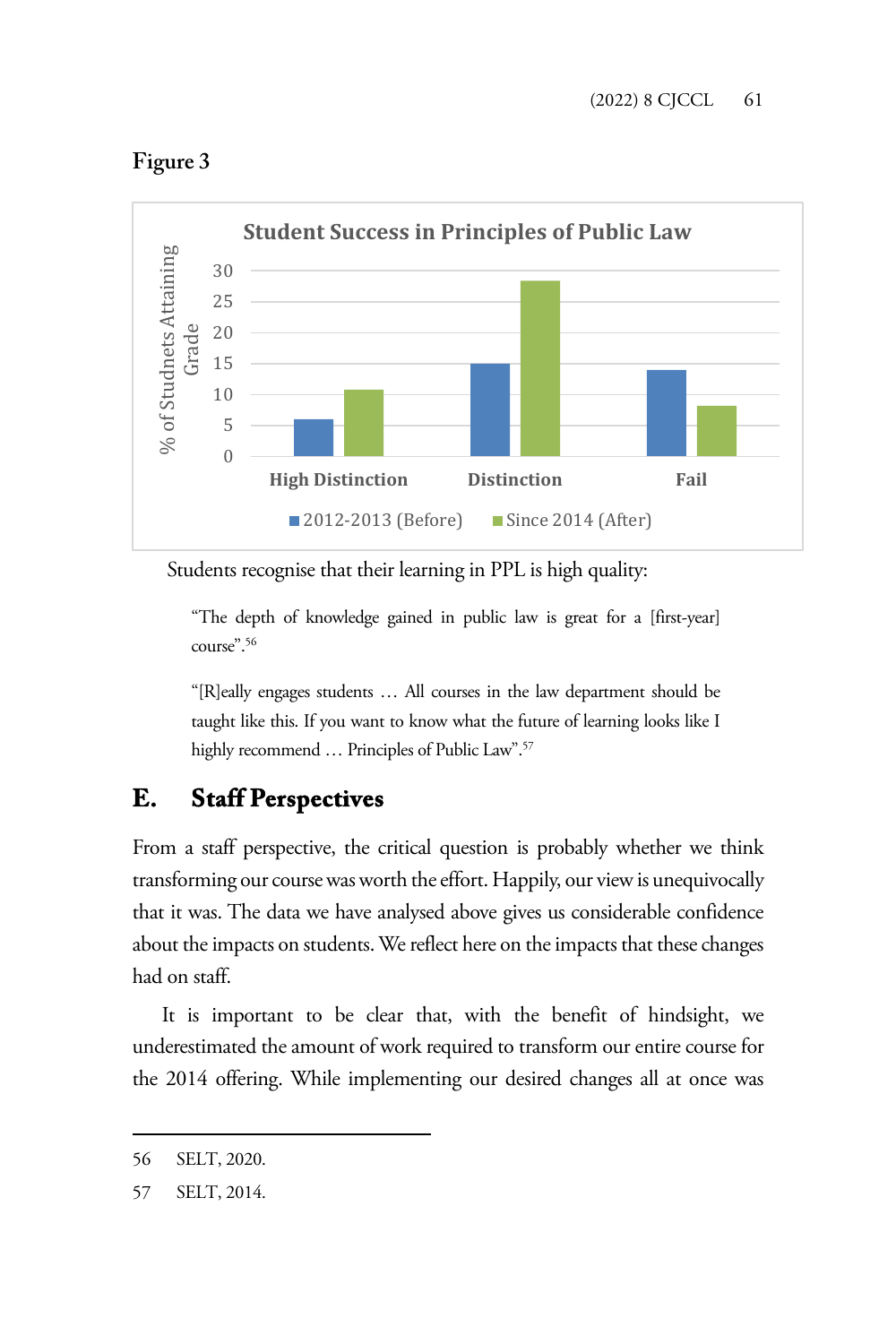exhilarating, it was also exhausting. We would suggest to colleagues contemplating major course renovation that they consider whether it can be achieved in smaller batches over successive iterations of the course, so as to balance their workload. This would have the added bonus of enabling the pedagogy to be more readily tailored in response to student feedback along the way.

What, then, did we as staff get back from these efforts (other than the satisfaction of their impacts on student learning)? First, the interactive flipped lectures are vastly more fun to teach than traditional didactic lectures. It is even possible to have meaningful engagement with students in a lecture theatre with hundreds of students in attendance. Second, habits of active participation learned by students in the flipped lectures transfer across to increased student participation in tutorials and online discussion fora. Third, more engaged students who understand the law better are more fun to teach and marking their assessment can be quite an affirming experience. Fourth, being able to spend time with small groups of students supervising their inquiry learning experiences is a real pleasure. In short, the investment of time and effort to transform our course also transformed the teaching experience radically for the better.

# **V. Charting a Course Through Troubled Waters: The Impact of COVID-19**

In this section, we offer some reflections on the experience of using flipped classroom and inquiry learning pedagogies during the disruptions of the COVID-19 pandemic. Our aim is not to provide any comprehensive analysis of the impact of the pandemic on law teaching generally, but instead to detail some aspects of our own experience of COVID-19's impact on the particular pedagogies that we have described in this article.

Broadly, our experience shows that some parts of our pedagogy lend themselves to being transferred to online learning more easily than others. The flipped classroom supported by pre-lecture quizzes was easier to adapt to online learning (though modifications were required), while we ultimately felt that we could not continue to offer the inquiry learning experience in its traditional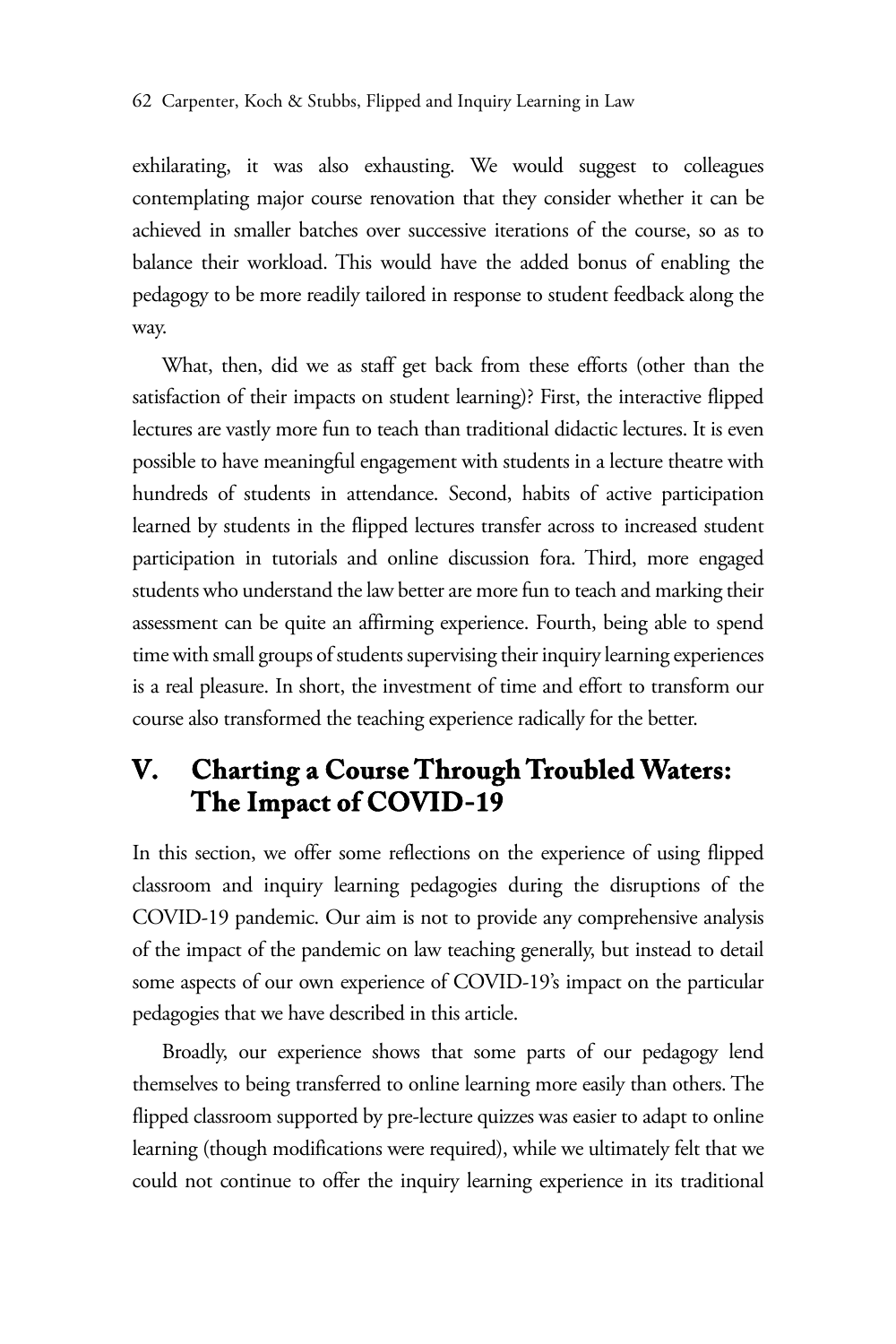format. Instead, we substituted smaller group projects which were more strongly structured and involved less supervision and research.

COVID-19 disrupted learning and teaching at the University of Adelaide in March 2020. Suddenly, within the space of one week, all classes had to be moved online and face to face interaction was no longer possible. At that point, the semester had already started, and there was little room to change course content or teaching plans. Therefore, what had been intended for in-person classes had to be delivered online, whether it was suitable for online delivery or not.

## **A. Flipped Classroom**

Our experience shows that the flipped classroom pedagogy with the supporting pre-lecture quizzes could be transferred online, though this transfer still had some problems. As in the years before COVID-19, students still watched the pre-lecture videos and completed the pre-lecture quizzes before the lecture. The lecture was now held live on Zoom. However, we encountered problems with the amount of material that could be covered in online classes, the effectiveness of peer-to-peer learning, and lower student engagement.

The first problem was that it was difficult to cover as much ground in a Zoom lecture as can be covered in an in-person lecture. This was due to technological errors and delay that occurred from time to time. It also took more time to read and respond to all student comments in the chat function. We addressed this by moving one of the three lecture activities out of the synchronous lectures and delivered it asynchronously instead. Simply put, instead of an interactive activity led by students in the live lecture, we recorded a video that identified the main points of the activity, modelling how students should approach it, and made this video available online. While this part of the activity was no longer interactive, gaining extra time in the live lecture allowed for the other two lecture activities to remain interactive. We found that engaging in only two of our usual activities in a live online lecture allowed sufficient time for student engagement.

However, another problem was peer to peer learning that usually occurs in small student groups in the lecture theatre. In our 'ordinary' flipped classes, the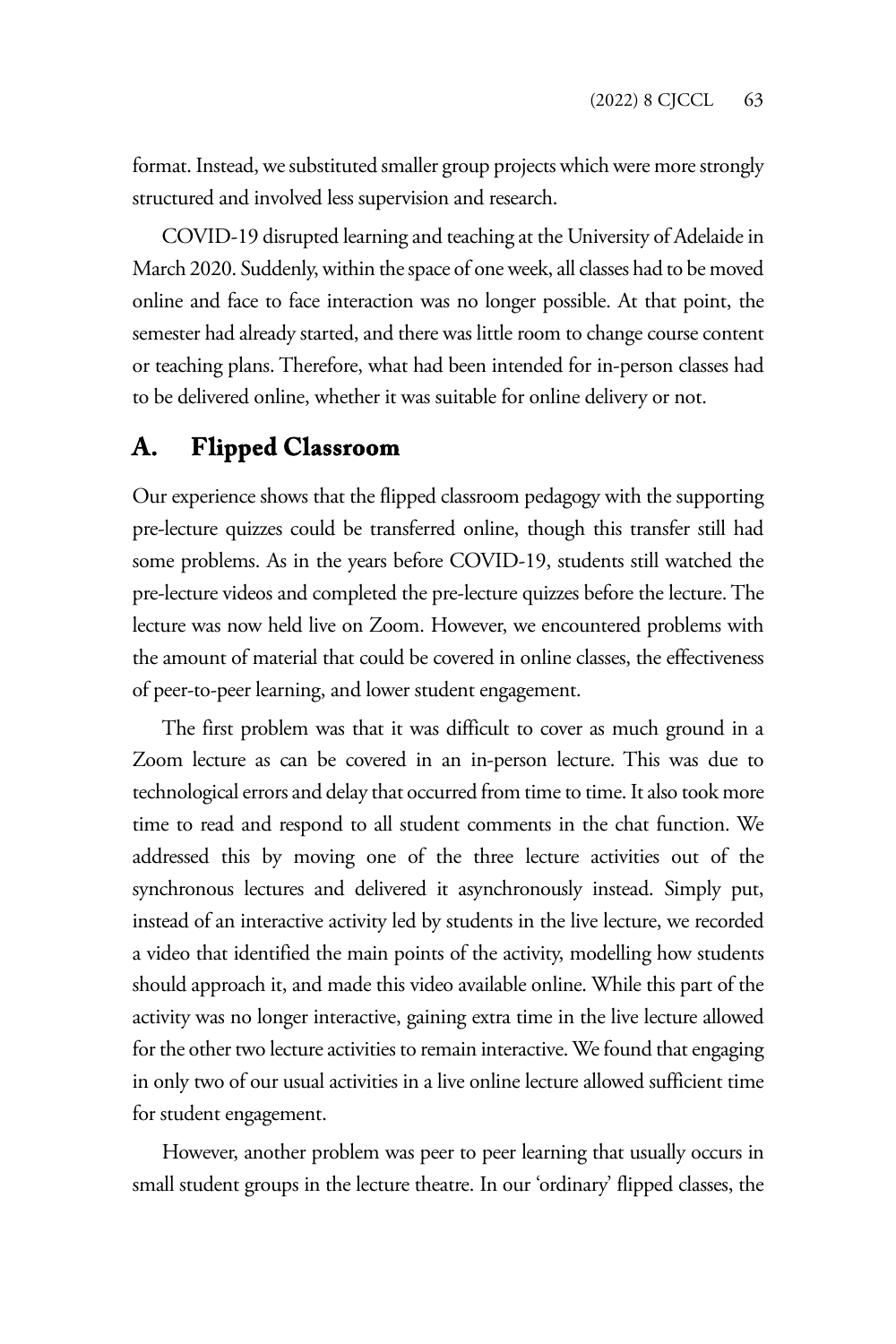lecturer encourages students to talk to their neighbours and develop (e.g.) three arguments for a particular proposition. Lecturers walk around the room and help individual groups with their discussions. If lecturers become aware of a common misunderstanding, they make an announcement to the whole class to clarify the point. After the small group discussion, students submit their answers on an interactive online learning platform. The submitted answers are displayed on the board and discussed with the whole class. Individual students volunteer or are asked their views on the question under discussion and on answers that others have given.

On Zoom, this approach proved problematical. Breakout rooms were used for small group peer to peer discussions. However, these did not seem to be as effective as small group discussions in the lecture theatre. We suspect this was because the teacher was unable to supervise small groups' work, answer questions instantly for the benefit of all students, or correct common misconceptions. In the absence of the teacher in breakout rooms, students are also more easily distracted. Moreover, groups were unable to submit their answers to the whole group because Zoom does not have a function for free text answers. Zoom surveys only allow for multiple choice questions. In a law course, this is not as useful as free text answers, especially when addressing critical thinking questions.

A third problem was student engagement online. While attendance at the live online lectures was comparable to attendance at in-person lectures in this course, only a handful of students participated in the online class discussions. Unlike in a classroom, it was harder for teachers to encourage quieter students to participate. Some students also had technical difficulties with their camera, microphone, or chat function, forcing them to be passive listeners, even if they wished to participate.

In summary, our experience was that, while pre-lecture videos and quizzes work well in the online environment, interactive live online classes had to be tailored to contain fewer activities. Peer-to-peer discussion in breakout rooms were not as effective as in the lecture theatre, active participation online was lower, and the tools available for surveys were more limited on Zoom. While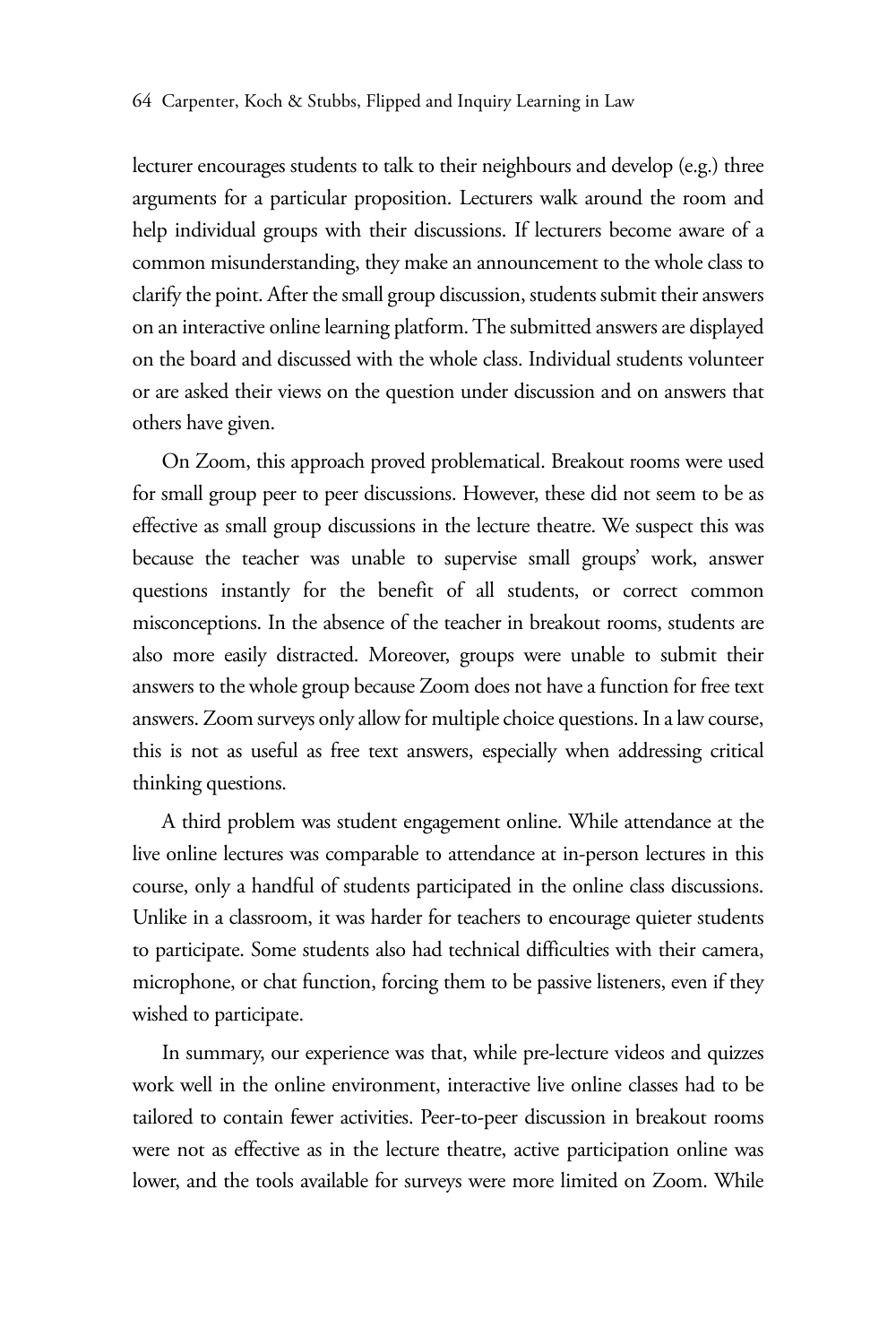flipped lectures can be beneficial in the online environment, the lecture activities have to be designed specifically for this environment, paying special attention to strategies for student online engagement and to the survey tools available.

## **B. Inquiry Learning Experience**

The COVID-19 disruption caused significant mental health challenges for many people, including law students. In light of this, we significantly restructured the inquiry learning experience, reducing the scale of the project very substantially, providing much more scaffolded support to students, and requiring them to undertake much less research (and with less supervision), leading to an assessment which carries a very small weighting. We took these steps because we did not want to heighten student stress. Students are often apprehensive about the group work aspect of the inquiry learning experience. However, in ordinary years strategies are in place to assist students with group work. These include the ability of groups to have regular face to face meetings, including with their academic mentors, and early teacher interventions if a group encounters a problem. Ordinarily, most teams in PPL regard their group research project as a positive experience upon completion (see some of the student comments above). However, we were concerned that, in an online environment, we would not be able to provide groups with the support that they need. Therefore, we opted for a very substantially reduced version of the inquiry learning experience. We were disappointed not to be able to continue with the more ambitious inquiry learning experience in the online world during the pandemic, but ultimately the approaches that had made our inquiry learning experience possible in face-to-face mode did not translate easily to a fully online world. We felt that we could demand much less of students in the context of highly increased student stress resulting from the pandemic.

In our view, if teachers wanted to run such an experience in a fully online environment, special supports and safeguards would have to be put into place to foster student success and support their mental health and wellbeing. At a minimum, it would be crucial that all students have the technology and IT support available to participate easily in the experience; second, teachers would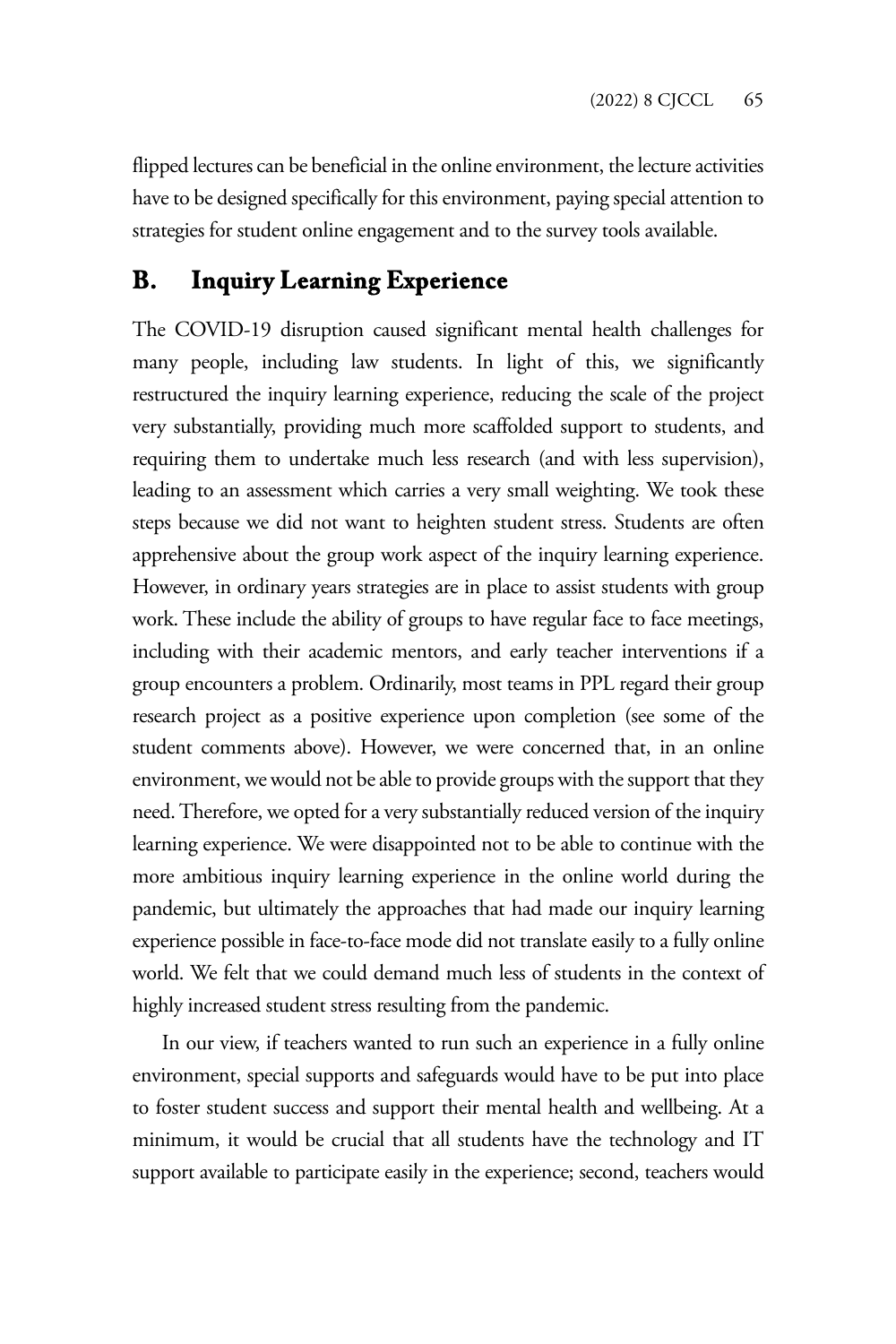not only have to be available for group consultations during set hours and by appointment, but proactively check in frequently on how all groups are travelling; third, evidence of ongoing participation by all group members in the project would have to be created, for example, by requiring groups to use online collaboration tools that teachers can access and that show which work was done by each team member and when. In our view, the resources required for a successful, large scale online inquiry learning experience are more than what our law school (and probably most law schools) can provide for an individual course.

Perhaps it would be possible to engage students in a successful online group inquiry learning experience in a later year elective course with comparatively few students (50 maximum). Later year students are more likely to have the experience and maturity to engage successfully in such an experience, especially in an elective in their area of interest. One academic would have the capacity to supervise and support a smaller group of up to 50 students. However, we do not believe that a fully-fledged online inquiry learning experience would be successful for our large, compulsory, first-year course within the existing resources available to us.

## **VI. Conclusion**

Our experience of implementing the flipped classroom, continuous assessment and inquiry learning in a large, compulsory first-year law course has been very positive overall. We have found considerable benefits to student learning from these pedagogies — as would be predicted from the majority of the literature even though they remain somewhat unusual in law teaching today. In particular, we have seen strongly increased student satisfaction with our course, substantially improved student success (in contrast with some earlier Australian studies) and greatly increased staff satisfaction.

Through necessity, we have also trialed these approaches during the COVID-19 pandemic. The flipped classroom (supported by continuous assessment) was able to continue online with only minor changes required. Inquiry learning, however, we found more difficult to implement in this context,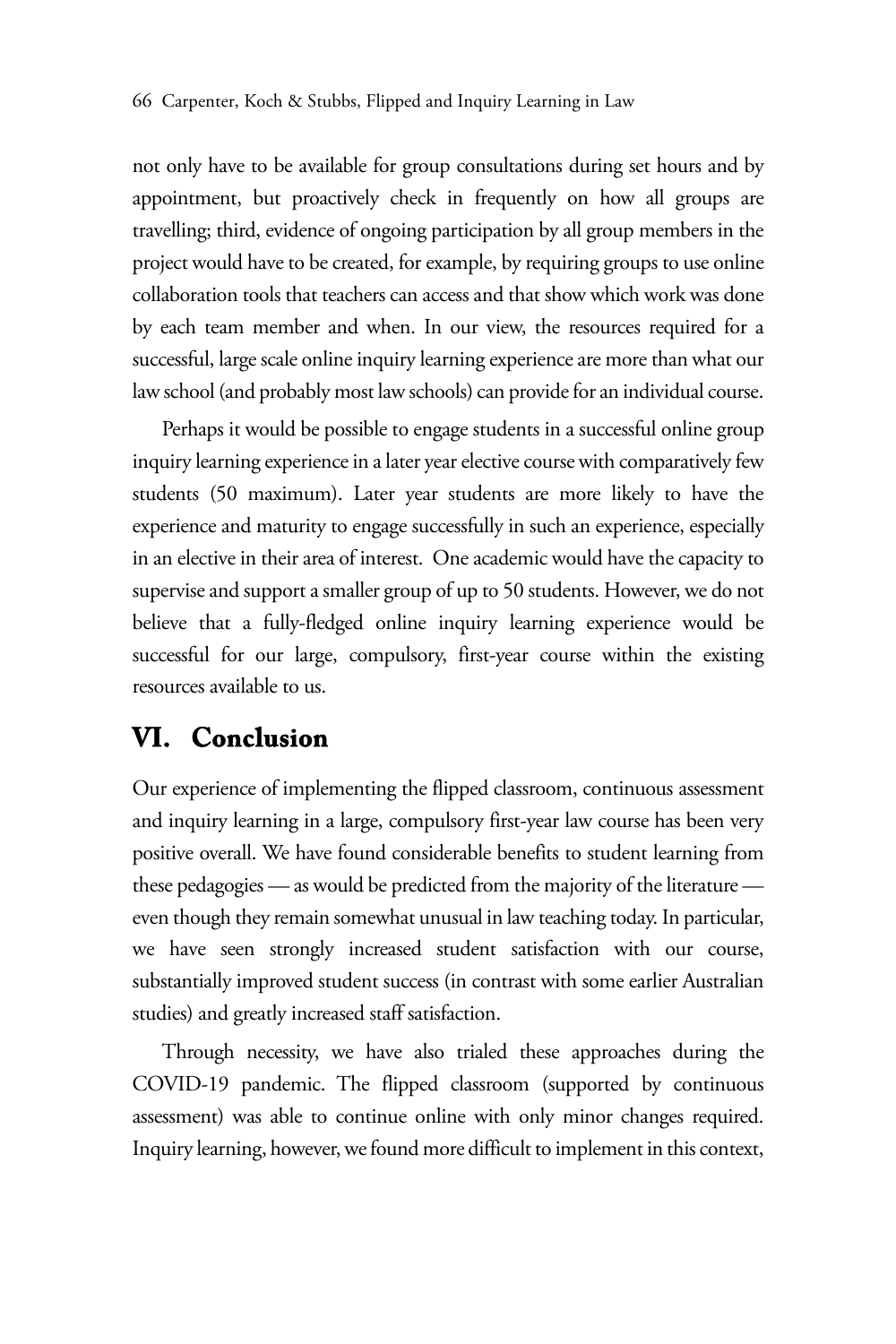and we were able to offer only a very much reduced (in size and intellectual scope) version of our inquiry learning experience in the pandemic.

What is the significance of our experience for the future of legal education? First, we think it demonstrates the importance of achieving active student engagement in all forms of teaching. Periodically, we see comments presaging the death of the lecture. These have to be treated with some skepticism, given the continued prevalence of lecture teaching, and the efficiency (and thus economic advantage) of large-group as opposed to small-group teaching. But, we are convinced that traditional didactic talking-head lectures with no active engagement fail to take advantage of the opportunities presented by the precious time available for teaching staff to interact with students, and for students to interact with each other. There are many ways of promoting active learning, even in large classes. We have found that the flipped classroom provides us with really valuable opportunities to increase student engagement (with course material, with their peers, and with teaching staff) and elevate the level at which our classes (and in particular our large lecture classes) operate.

Second, we see an evolution in approaches to assessment. It is no longer predominantly a tool deployed at the end of a course to evaluate whether or not a student has mastered the content. Instead, assessment is a tool that can be used throughout the course to actively support the student learning journey. Assessment can provide students with real-time feedback on their understanding and assist to build a baseline level of student familiarity with material across the cohort, which allows for classes to be conducted at a significantly higher level. The pre-lecture quizzes that support our flipped classroom pedagogy are an example of continuous assessment that serves a predominantly educative, and not merely evaluative, purpose.

Third, we think there is considerable value that can come from implementing inquiry learning in appropriate contexts. We hope that our experience demonstrates that no cohort is beyond engaging with research in a meaningful way — our first-year students responded extremely well to the substantial inquiry learning experience we implemented. Many academics choose their career pathway on the basis of a love of research, and we found the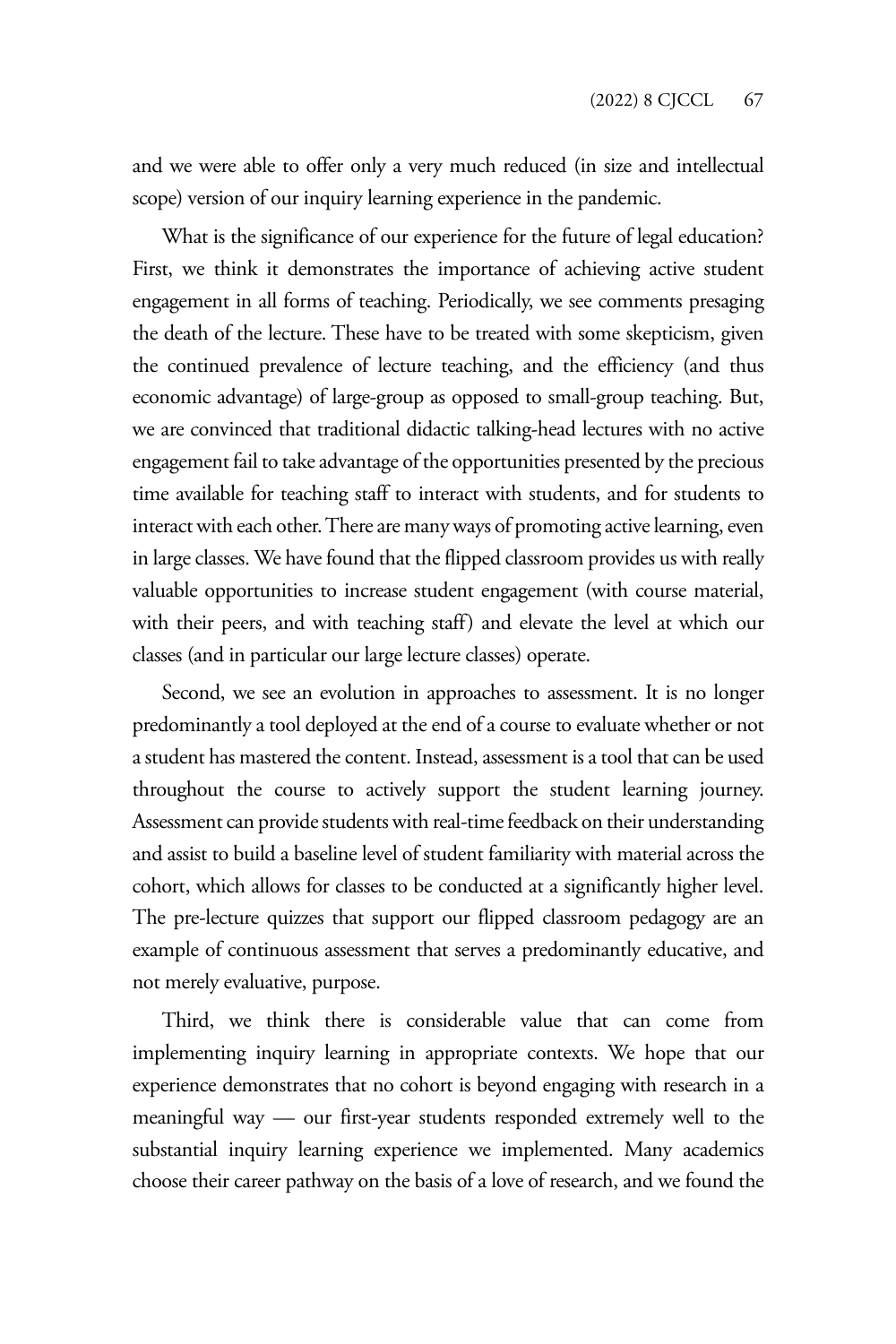opportunity to share the research experience with students to be enriching for both staff and students. We note one potential difference: students were particularly engaged when the end product had a real-world focus. Their interest in generating a research-informed law reform submission was greater than their interest in generating a more traditional research essay. This suggests to us that the most effective pathway to implementing inquiry learning is to find a form of output which students can see as having professional significance as well as intrinsic intellectual interest.

We are the first to acknowledge that our innovations have required much more effort to implement than would have been required to just continue offering fundamentally the same course every year. What is going to drive the necessary effort to reinvigorate legal education pedagogies? In our view, there are several drivers. First, students are increasingly sophisticated consumers of education and they have the capacity to influence educational approaches. Second, there will be institutional drivers — our initial flipped classroom implementation enjoyed some financial support from the university as part of a teaching initiative. Third, and for us perhaps most importantly, there is a substantial return on the investment of time and energy made by teaching staff — we found that we substantially increased the enjoyment we derived from our teaching. While not all staff will choose to make a dramatic whole-course implementation of a major pedagogical change, we have already seen many of our colleagues adopt and adapt elements of what we have done in courses across our university and beyond. Incremental change is more readily attainable and can still bring substantial benefits to student learning as well as the staff teaching experience.

Our greatest satisfaction is the impact we have had on student learning, demonstrated by significant and sustained increases in student achievement and satisfaction. The student experience is exemplified in an unsolicited email received in 2020 from a 2014 student who had just completed a Masters at Oxford: "the teaching you continue to pioneer in Adelaide … continues to top any law school … [I am] extremely grateful for the skills you taught me in Public Law". Our flipped classroom, continuous assessment and inquiry learning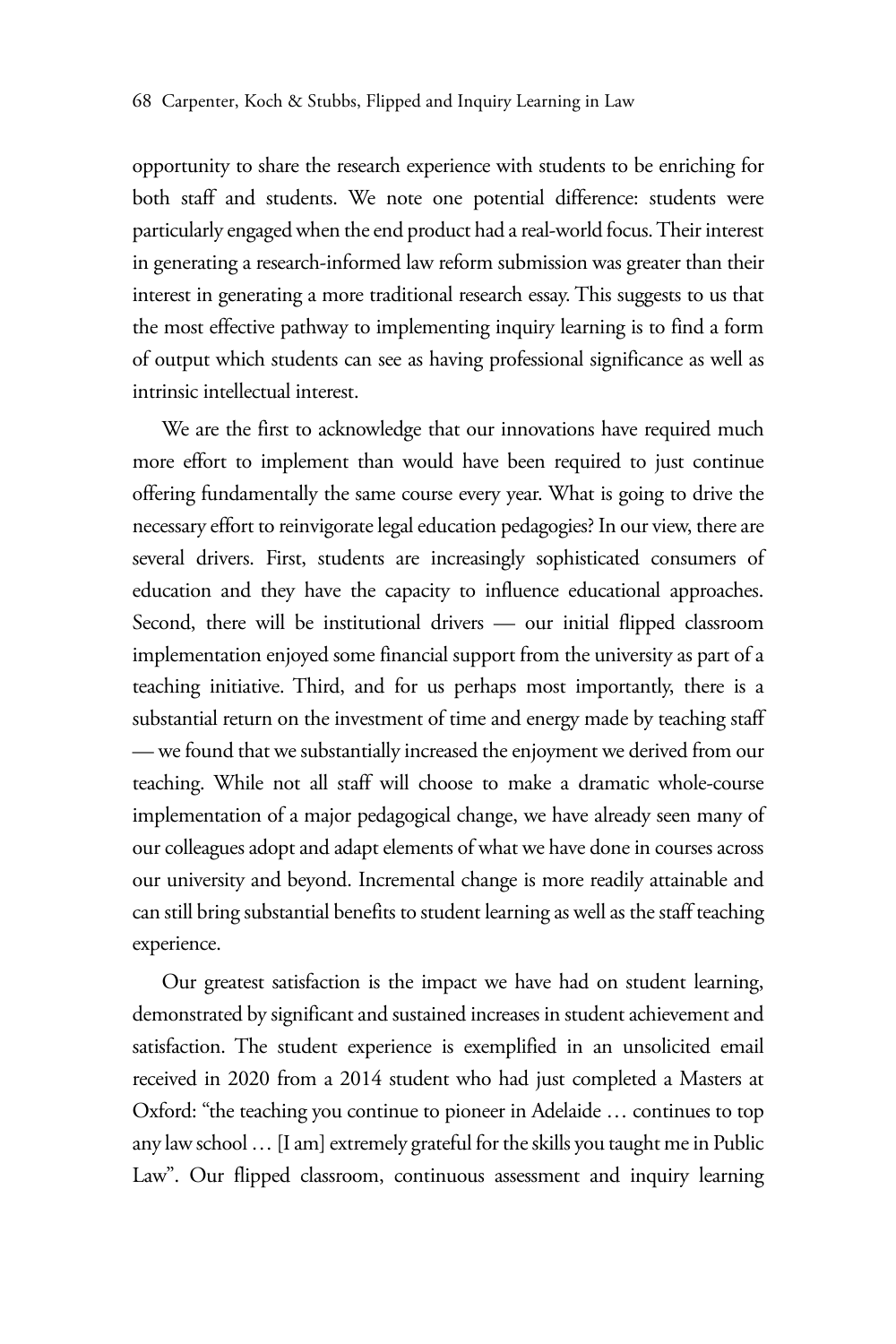experience have assisted our students to learn more deeply about public law and to develop research and teamwork skills for their whole degree and professional lives. It is our great pleasure to continue this journey with future student cohorts in Principles of Public Law and beyond.

#### *Acknowledgments*

The authors wish to thank Dr Gabrielle Appleby (now Professor of Law at the University of New South Wales) and Dr Adam Webster (now Associate Professor at the University of Oxford) who were instrumental in the teaching of the course with us in earlier periods, and all our other colleagues and students over the years who have joined us on our journey with this course.

The authors are grateful to the participants who engaged with our (unpublished) presentations regarding our course, including: Matthew Stubbs et al, "Delivering a Small-Group Discovery Experience in Large Classes" (Conference Paper delivered at the Higher Education Research Group of Adelaide Conference, 27 September 2013); Matthew Stubbs, "Discovering Public Law Through Research: An SGDE Tale" (Invited presentation delivered at the University of Adelaide Festival of Learning and Teaching, Adelaide, 12 November 2014); Matthew Stubbs & Gabrielle Appleby, "Blending Learning in Public Law Classrooms" (Conference Poster, delivered at the Public Law in the Classroom Conference, 12 February 2015); Cornelia Koch & Matthew Stubbs, "Inquiry-Based Learning in Law: Three Years of a Small Group Discovery Experience in the First-Year Curriculum" (Conference Paper delivered at the Higher Education Research Group of Adelaide Conference, 22 September 2016); Matthew Stubbs & Cornelia Koch, "Inquiry-Based Learning in Public Law: Adelaide's Small Group Discovery Experience"(Conference Poster, Public Law in the Classroom, 16 February 2017); Cornelia Koch & Matthew Stubbs, "Inquiry-Based Learning in Public Law: Adelaide's Small Group Discovery Experience" (Conference Paper, delivered at ALTA Conference, 6 July 2017); Matthew Stubbs, "The Flipped Classroom and Inquiry Learning: A Public Lawyer's Journey" (Invited presentation delivered at the University of South Australia School of Law Blended Learning Seminar,